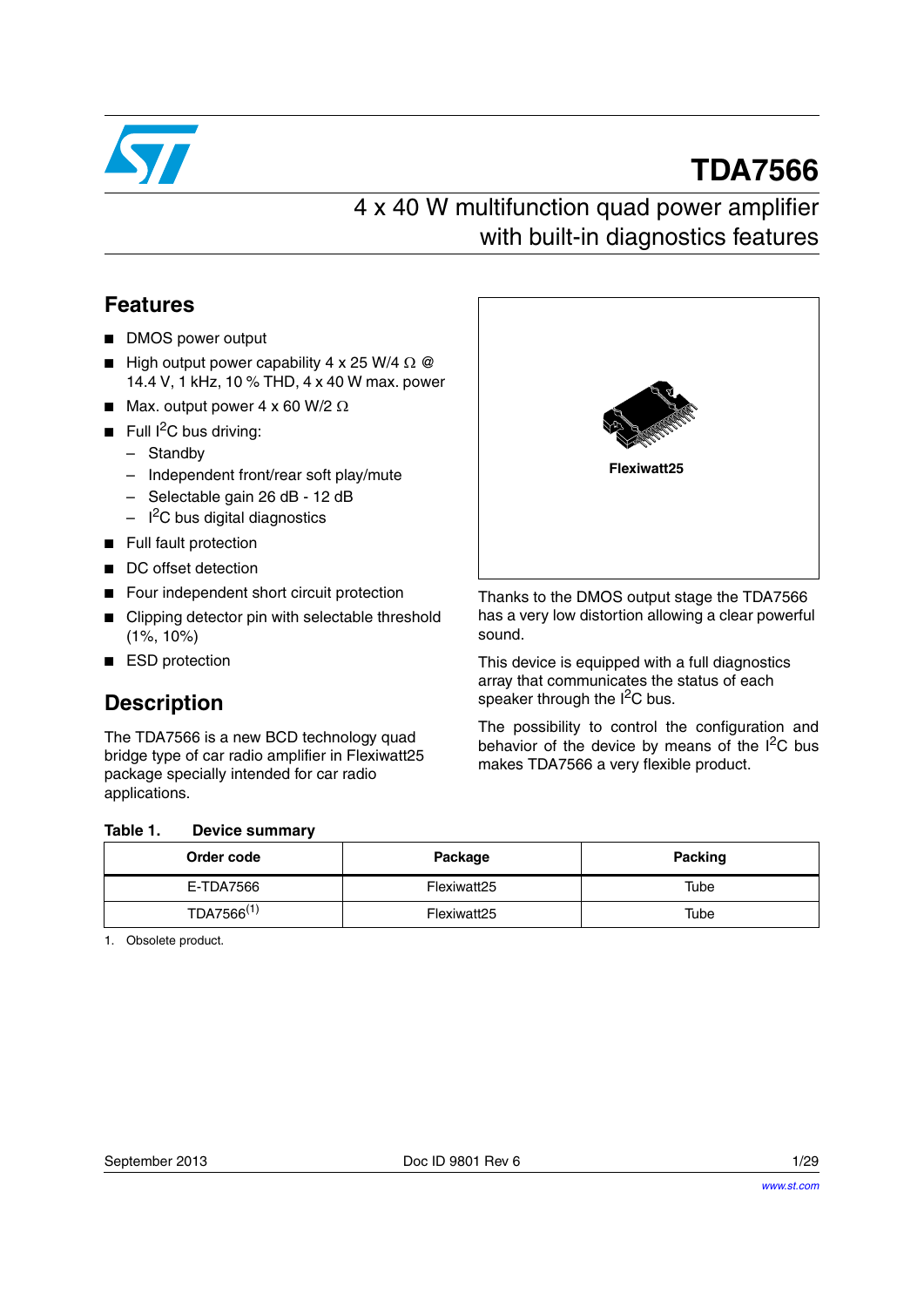## **Contents**

| 1              |     | Block diagram and application and test circuit  5 |
|----------------|-----|---------------------------------------------------|
|                | 1.1 |                                                   |
|                | 1.2 |                                                   |
| $\overline{2}$ |     |                                                   |
| 3              |     |                                                   |
|                | 3.1 |                                                   |
|                | 3.2 |                                                   |
|                | 3.3 |                                                   |
|                | 3.4 |                                                   |
| 4              |     |                                                   |
|                | 4.1 |                                                   |
|                | 4.2 |                                                   |
|                | 4.3 |                                                   |
|                | 4.4 |                                                   |
|                | 4.5 |                                                   |
|                | 4.6 |                                                   |
|                | 4.7 |                                                   |
| 5              |     |                                                   |
|                | 5.1 |                                                   |
|                | 5.2 |                                                   |
|                | 5.3 |                                                   |
|                | 5.4 |                                                   |
| 6              |     |                                                   |
| 7              |     |                                                   |
| 8              |     |                                                   |
| 9              |     |                                                   |

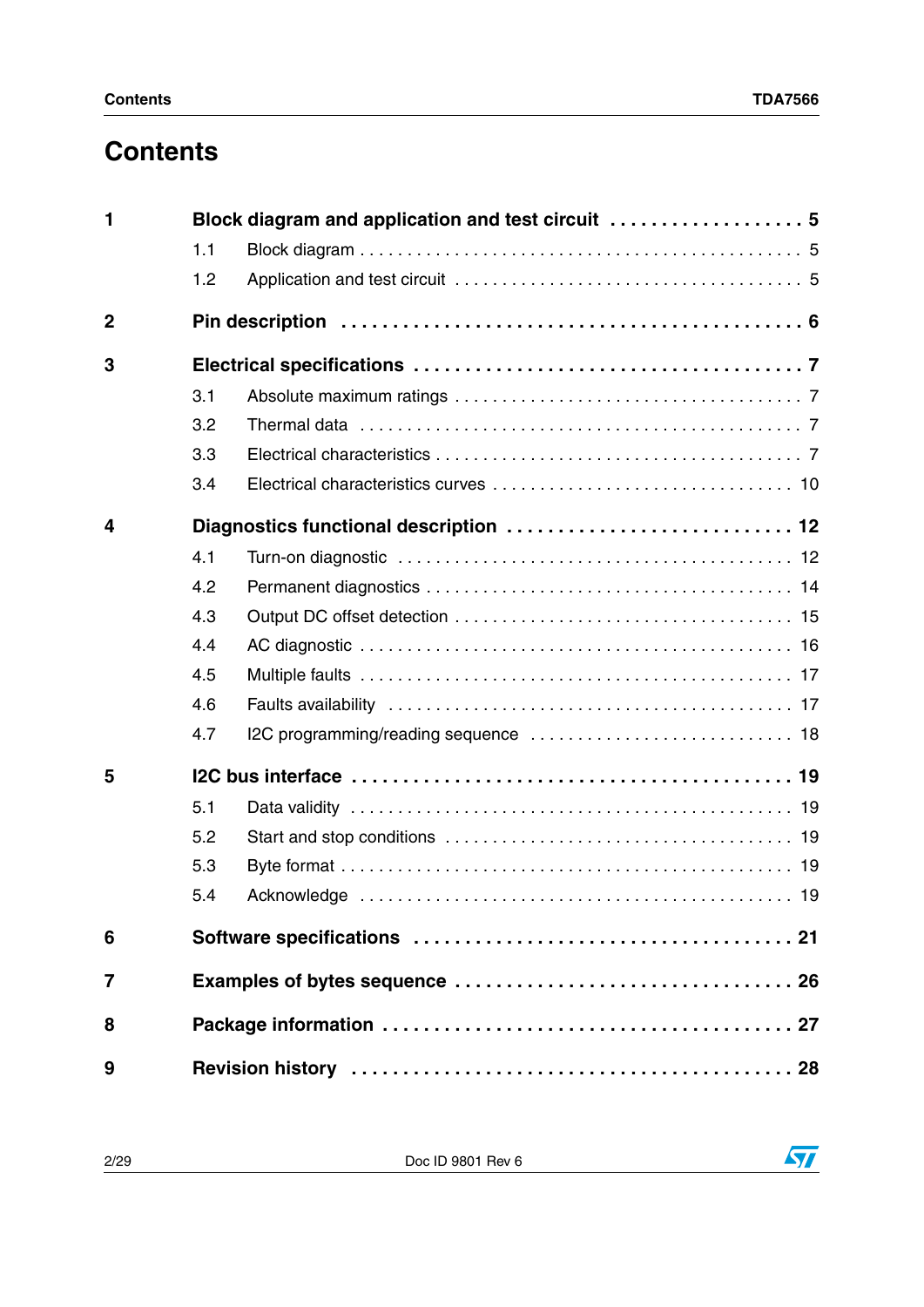## **List of tables**

| Table 1.  |  |
|-----------|--|
| Table 2.  |  |
| Table 3.  |  |
| Table 4.  |  |
| Table 5.  |  |
| Table 6.  |  |
| Table 7.  |  |
| Table 8.  |  |
| Table 9.  |  |
| Table 10. |  |
| Table 11. |  |
| Table 12. |  |

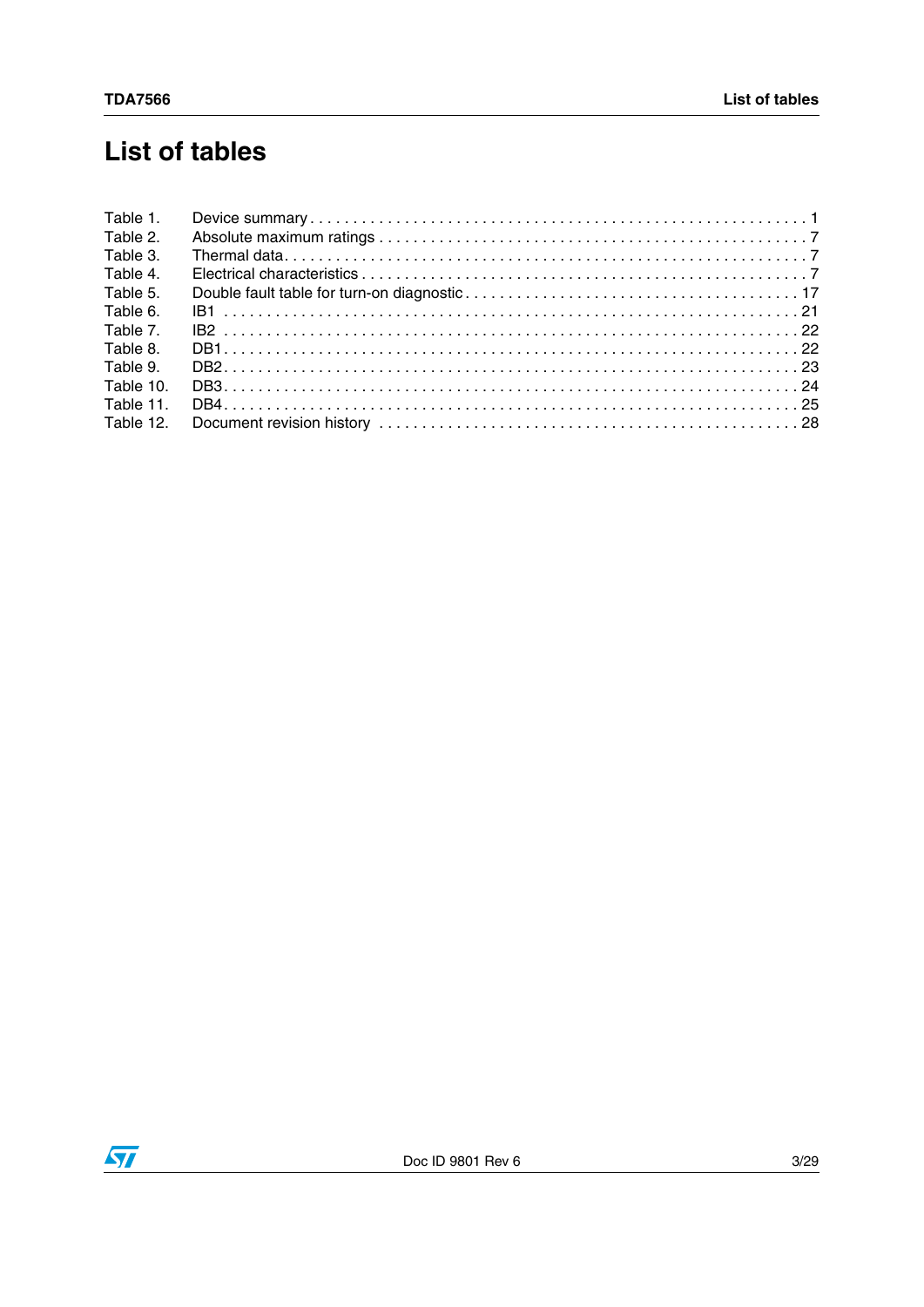## **List of figures**

| Figure 1.  |                                                                                          |  |
|------------|------------------------------------------------------------------------------------------|--|
| Figure 2.  |                                                                                          |  |
| Figure 3.  |                                                                                          |  |
| Figure 4.  |                                                                                          |  |
| Figure 5.  |                                                                                          |  |
| Figure 6.  |                                                                                          |  |
| Figure 7.  |                                                                                          |  |
| Figure 8.  |                                                                                          |  |
| Figure 9.  |                                                                                          |  |
| Figure 10. |                                                                                          |  |
| Figure 11. |                                                                                          |  |
| Figure 12. |                                                                                          |  |
| Figure 13. | Power dissipation and efficiency vs. output power (4 W, Sine) 11                         |  |
| Figure 14. | Power dissipation vs. average output power (audio program simulation, 4 W) 11            |  |
| Figure 15. | Power dissipation vs. average output power (audio program simulation, 2 W) 11            |  |
| Figure 16. |                                                                                          |  |
| Figure 17. | SVR and output behavior (case 1: without turn-on diagnostic) 13                          |  |
| Figure 18. |                                                                                          |  |
| Figure 19. |                                                                                          |  |
| Figure 20. |                                                                                          |  |
| Figure 21. |                                                                                          |  |
| Figure 22. |                                                                                          |  |
| Figure 23. |                                                                                          |  |
| Figure 24. | Current detection: load impedance magnitude  Z  vs. output peak voltage of the sinus. 16 |  |
| Figure 25. |                                                                                          |  |
| Figure 26. |                                                                                          |  |
| Figure 27. |                                                                                          |  |
| Figure 28. | Flexiwatt25 mechanical data and package dimensions  27                                   |  |
|            |                                                                                          |  |

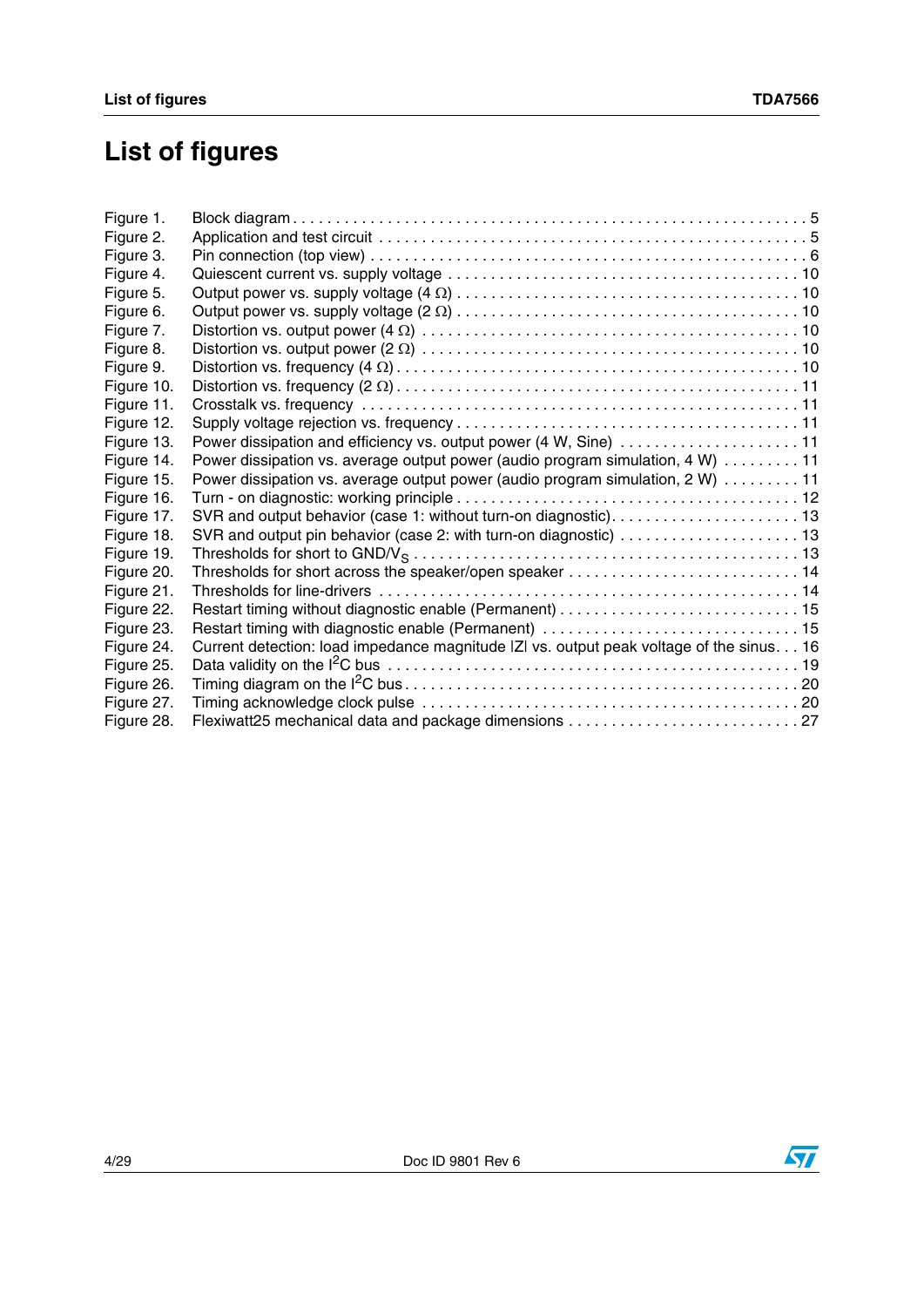$\sqrt{2}$ 

## <span id="page-4-0"></span>**1 Block diagram and application and test circuit**

### <span id="page-4-1"></span>**1.1 Block diagram**

### <span id="page-4-3"></span>**Figure 1. Block diagram**



## <span id="page-4-2"></span>**1.2 Application and test circuit**

### <span id="page-4-4"></span>**Figure 2. Application and test circuit**

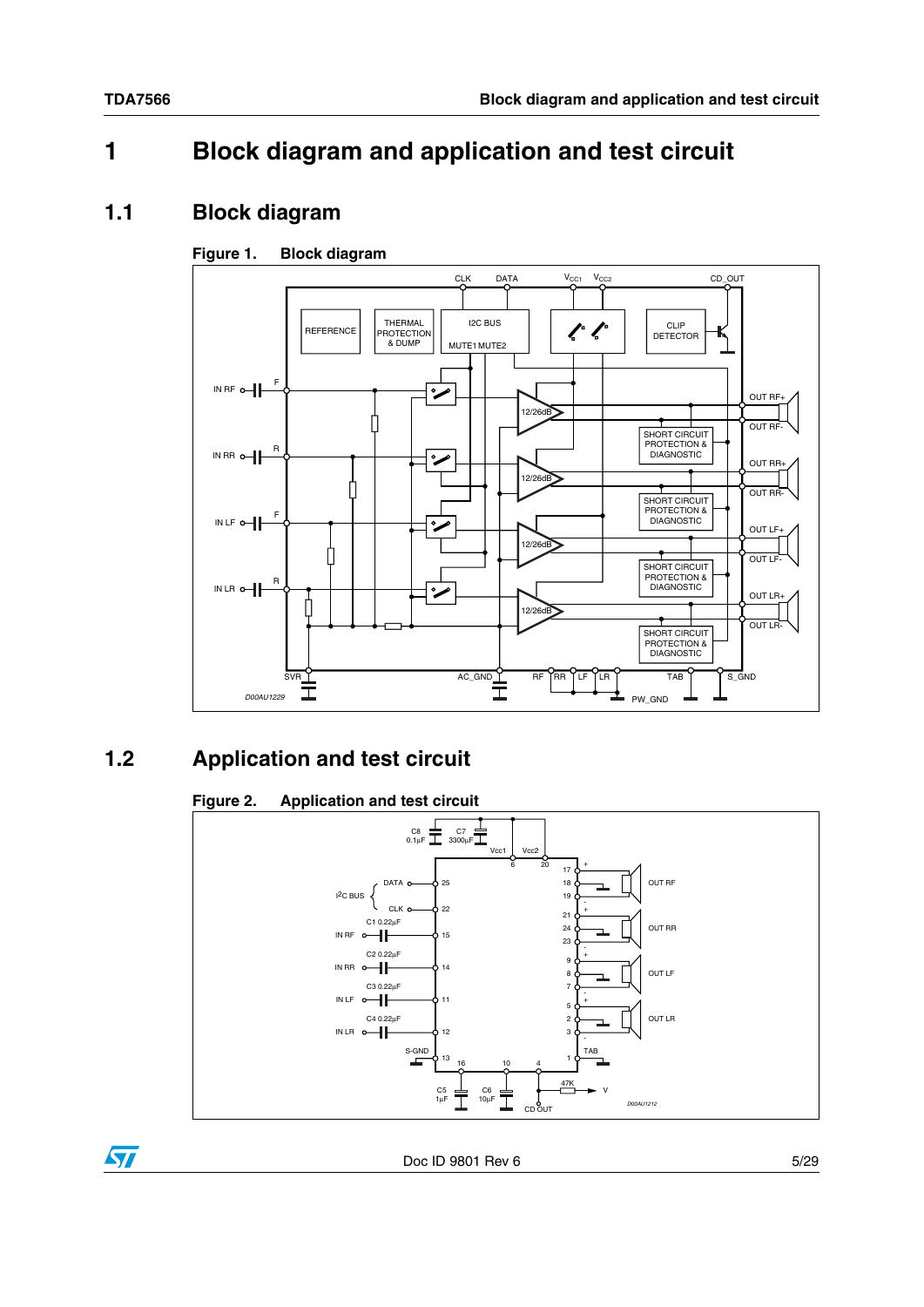## <span id="page-5-0"></span>**2 Pin description**

<span id="page-5-1"></span>

| Figure 3. | Pin connection (top view) |  |
|-----------|---------------------------|--|
|           |                           |  |

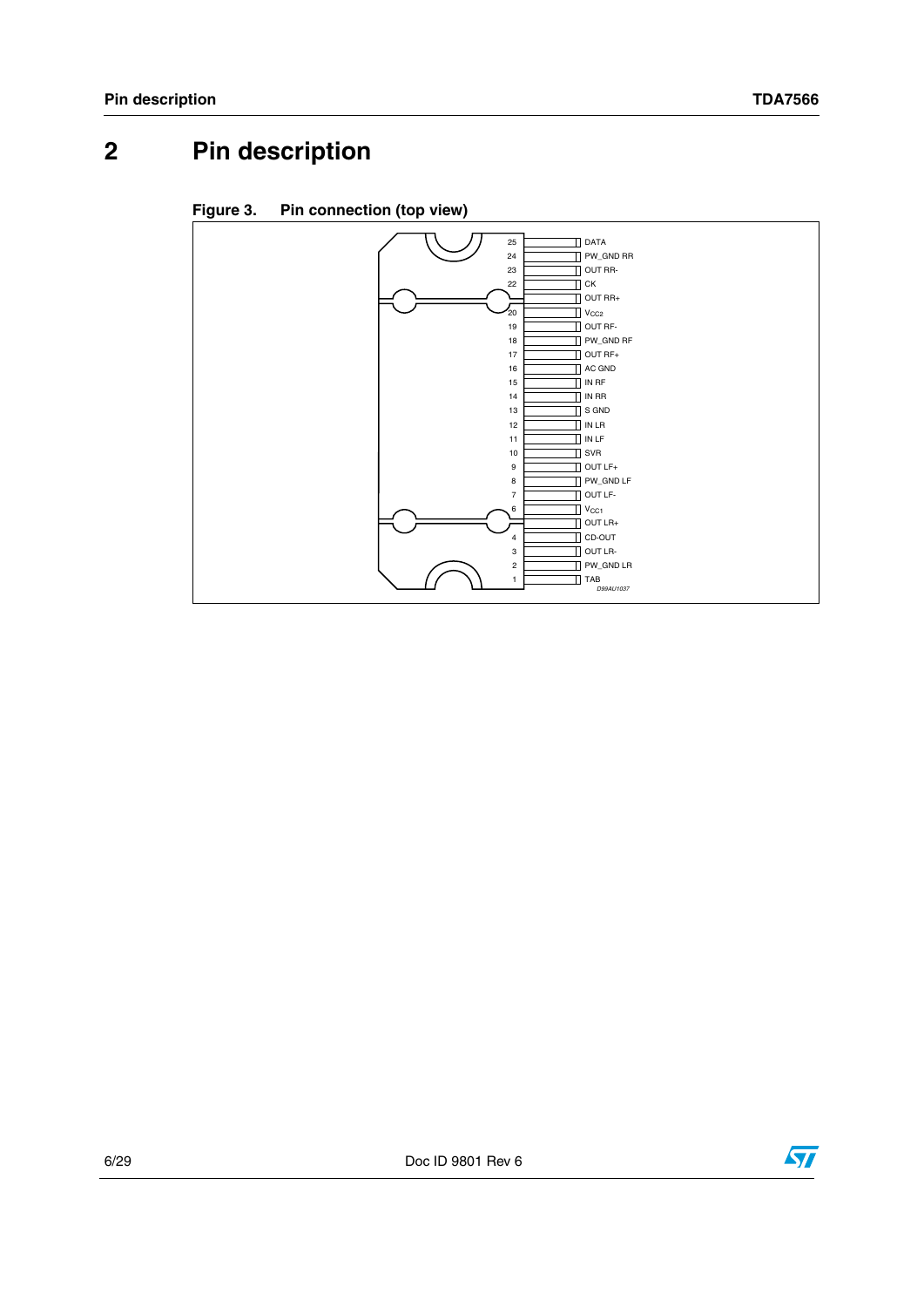## <span id="page-6-0"></span>**3 Electrical specifications**

## <span id="page-6-1"></span>**3.1 Absolute maximum ratings**

#### <span id="page-6-4"></span>Table 2. **Absolute maximum ratings**

| Symbol                            | <b>Parameter</b>                                      | Value      | Unit |
|-----------------------------------|-------------------------------------------------------|------------|------|
| $V_{op}$                          | Operating supply voltage                              | 18         | v    |
| $V_{\rm S}$                       | DC supply voltage                                     | 28         | v    |
| $\bm{\mathsf{V}}_{\mathsf{peak}}$ | Peak supply voltage (for $t = 50$ ms)                 | 50         | v    |
| $V_{CK}$                          | CK pin voltage                                        | 6          | v    |
| $V_{DATA}$                        | Data pin voltage                                      | 6          | v    |
| l <sub>O</sub>                    | Output peak current (not repetitive $t = 100 \mu s$ ) | 8          | A    |
| l <sub>O</sub>                    | Output peak current (repetitive f > 10 Hz)            | 6          | Α    |
| $P_{\text{tot}}$                  | Power dissipation $T_{\text{case}} = 70 \text{ °C}$   | 85         | w    |
| $T_{\text{stg}}$ , $T_{\text{j}}$ | Storage and junction temperature                      | -55 to 150 | °C   |

## <span id="page-6-2"></span>**3.2 Thermal data**

#### <span id="page-6-5"></span>Table 3. **Thermal data**

| <b>Symbol</b>   | <b>Description</b>                          | <b>Value</b> | Unit          |
|-----------------|---------------------------------------------|--------------|---------------|
| $H_{th}$ j-case | Thermal resistance junction-to-case<br>Max. |              | $\degree$ C/W |

## <span id="page-6-3"></span>**3.3 Electrical characteristics**

### <span id="page-6-6"></span>**Table 4. Electrical characteristics**

(Refer to the test circuit,  $V_S = 14.4$  V; R<sub>L</sub> = 4  $\Omega$ ; f = 1 kHz; G<sub>V</sub> = 26 dB; T<sub>amb</sub> = 25 °C; unless otherwise specified.)

| Symbol                 | <b>Parameter</b>              | <b>Test condition</b>                                                                                                                          | Min.                 | Typ.                 | Max. | Unit             |
|------------------------|-------------------------------|------------------------------------------------------------------------------------------------------------------------------------------------|----------------------|----------------------|------|------------------|
| <b>Power amplifier</b> |                               |                                                                                                                                                |                      |                      |      |                  |
| $V_S$                  | Supply voltage range          |                                                                                                                                                | 8                    |                      | 18   | v                |
| $I_{\rm d}$            | Total quiescent drain current | $\overline{a}$                                                                                                                                 | ٠                    | 150                  | 300  | mA               |
|                        |                               | Max. ( $V_S$ = 14.4 V)                                                                                                                         | 35                   | 40                   |      | W                |
|                        |                               | THD = $10\%$<br>$THD = 1$ %                                                                                                                    | 22<br>16             | 25<br>20             |      | W<br>W           |
| $P_{O}$                | Output power                  | $R_L = 2 \Omega$ ; EIAJ (V <sub>S</sub> = 13.7 V)<br>$R_1 = 2 \Omega$ ; THD 10 %<br>$R_1 = 2 \Omega$ ; THD 1 %<br>$R_1 = 2 \Omega$ ; MAX POWER | 50<br>32<br>25<br>55 | 55<br>38<br>30<br>60 |      | W<br>W<br>W<br>W |

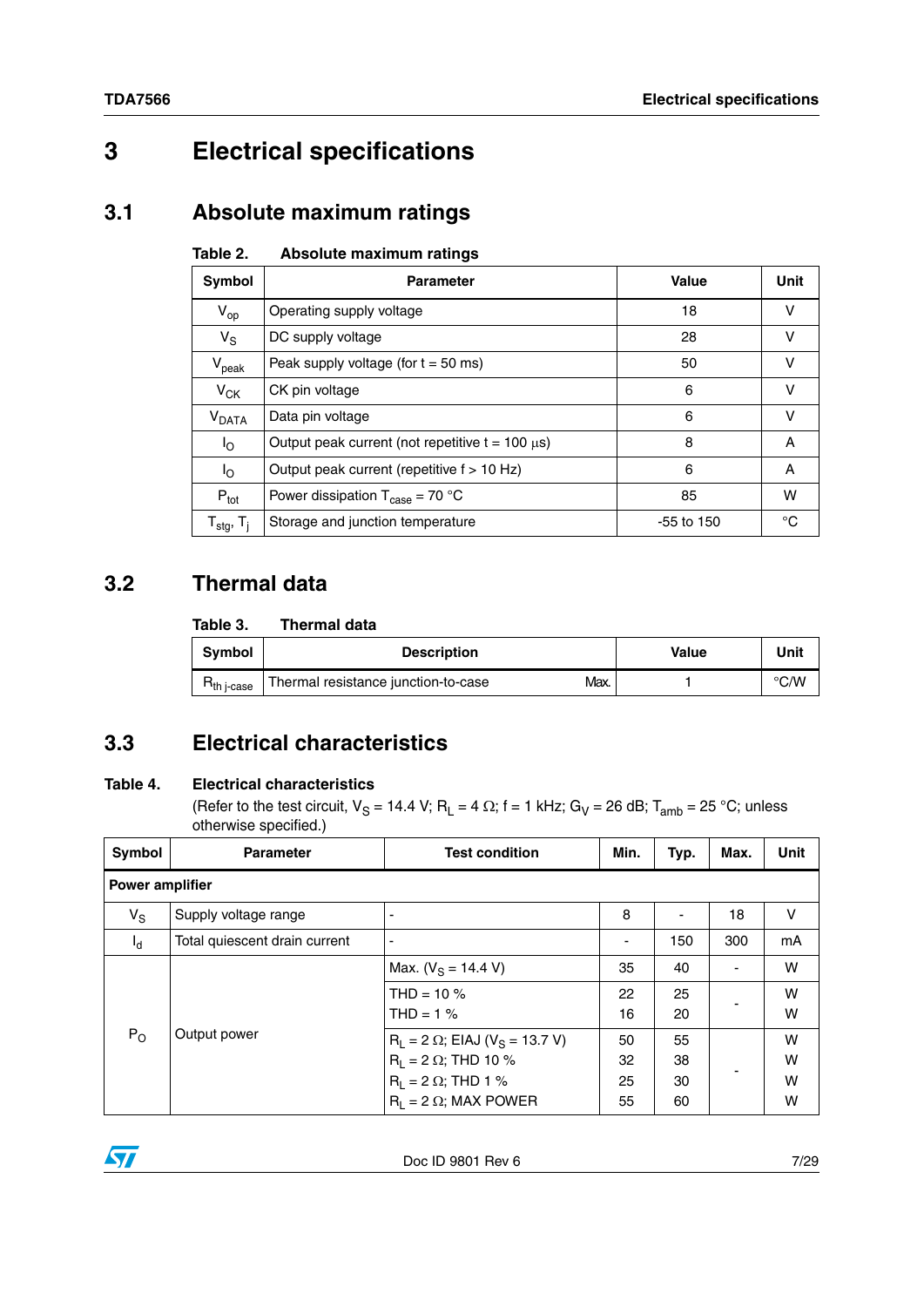### **Table 4. Electrical characteristics (continued)**

(Refer to the test circuit,  $V_S = 14.4$  V; R<sub>L</sub> = 4  $\Omega$ ; f = 1 kHz; G<sub>V</sub> = 26 dB; T<sub>amb</sub> = 25 °C; unless otherwise specified.)

| Symbol            | <b>Parameter</b>                                                                                     | <b>Test condition</b>                                                                                                                                                                                                                                                                                                                                                                                                                                                                                                                                                                                                                                                                                                                                                                                                                                                                                                                                                                                                                                                                                                                                                  | Min. | Typ. | Max.       | Unit |
|-------------------|------------------------------------------------------------------------------------------------------|------------------------------------------------------------------------------------------------------------------------------------------------------------------------------------------------------------------------------------------------------------------------------------------------------------------------------------------------------------------------------------------------------------------------------------------------------------------------------------------------------------------------------------------------------------------------------------------------------------------------------------------------------------------------------------------------------------------------------------------------------------------------------------------------------------------------------------------------------------------------------------------------------------------------------------------------------------------------------------------------------------------------------------------------------------------------------------------------------------------------------------------------------------------------|------|------|------------|------|
|                   |                                                                                                      | $P_0 = 1 W$ to 10 W                                                                                                                                                                                                                                                                                                                                                                                                                                                                                                                                                                                                                                                                                                                                                                                                                                                                                                                                                                                                                                                                                                                                                    |      | 0.04 | 0.1        | $\%$ |
| <b>THD</b>        | Total harmonic distortion                                                                            | $G_V = 12$ dB;                                                                                                                                                                                                                                                                                                                                                                                                                                                                                                                                                                                                                                                                                                                                                                                                                                                                                                                                                                                                                                                                                                                                                         |      |      |            |      |
|                   |                                                                                                      | $\%$<br>0.02<br>0.05<br>-<br>$V_{\rm O} = 0.1$ to 5 $V_{\rm RMS}$<br>f = 1 kHz to 10 kHz, $R_G$ = 600 W<br>dB<br>50<br>60<br>130<br>KΩ<br>60<br>100<br>25<br>27<br>dB<br>26<br>$\blacksquare$<br>dB<br>-1<br>0<br>1<br>÷,<br>$\overline{a}$<br>12<br>dB<br>$\qquad \qquad \blacksquare$<br>$R_q$ = 600 $\Omega$ ; 20 Hz to 22 kHz<br>35<br>100<br>$\mu$ V<br>÷,<br>$R_q$ = 600 $\Omega$ ;<br>12<br>$\mu$ V<br>$G_V = 12$ dB; 20 Hz to 22 kHz<br>f = 100 Hz to 10 kHz; $V_r$ = 1V pk;<br>dB<br>50<br>60<br>$R_g = 600 \Omega$<br>100<br>KHz<br>$\overline{a}$<br>dB<br>90<br>110<br>÷,<br>25<br>100<br>$\overline{a}$<br>$\mu$ A<br>dB<br>80<br>100<br>÷,<br>$\blacksquare$<br>Mute and Play<br>$-100$<br>0<br>100<br>mV<br>$\vee$<br>$\overline{7}$<br>7.5<br>8<br>÷,<br>D2/D1 (IB1) 0 to 1<br>20<br>50<br>ms<br>D2/D1 (IB1) 1 to 0<br>20<br>50<br>$\blacksquare$<br>ms<br>CD off<br>$\pmb{0}$<br>15<br>$\mu$ A<br>$\qquad \qquad \blacksquare$<br>CD on; $I_{CD} = 1mA$<br>300<br>mV<br>÷<br>÷,<br>$DO (IB1) = 0$<br>$\mathbf{1}$<br>0<br>$\overline{2}$<br>%<br>$DO (IB1) = 1$<br>5<br>$\%$<br>10<br>15<br>V<br>1.2<br>V<br>$Vs - 1.2$<br>Power amplifier in standby |      |      |            |      |
| $C_T$             | Cross talk                                                                                           |                                                                                                                                                                                                                                                                                                                                                                                                                                                                                                                                                                                                                                                                                                                                                                                                                                                                                                                                                                                                                                                                                                                                                                        |      |      |            |      |
| $R_{IN}$          | Input impedance                                                                                      |                                                                                                                                                                                                                                                                                                                                                                                                                                                                                                                                                                                                                                                                                                                                                                                                                                                                                                                                                                                                                                                                                                                                                                        |      |      |            |      |
| $G_{V1}$          | Voltage gain 1                                                                                       |                                                                                                                                                                                                                                                                                                                                                                                                                                                                                                                                                                                                                                                                                                                                                                                                                                                                                                                                                                                                                                                                                                                                                                        |      |      |            |      |
| $\Delta G_{V1}$   | Voltage gain match 1                                                                                 |                                                                                                                                                                                                                                                                                                                                                                                                                                                                                                                                                                                                                                                                                                                                                                                                                                                                                                                                                                                                                                                                                                                                                                        |      |      |            |      |
| G <sub>V2</sub>   | Voltage gain 2                                                                                       |                                                                                                                                                                                                                                                                                                                                                                                                                                                                                                                                                                                                                                                                                                                                                                                                                                                                                                                                                                                                                                                                                                                                                                        |      |      |            |      |
| $E_{IN1}$         | Output noise voltage 1                                                                               |                                                                                                                                                                                                                                                                                                                                                                                                                                                                                                                                                                                                                                                                                                                                                                                                                                                                                                                                                                                                                                                                                                                                                                        |      |      |            |      |
| E <sub>IN2</sub>  | Output noise voltage 2                                                                               |                                                                                                                                                                                                                                                                                                                                                                                                                                                                                                                                                                                                                                                                                                                                                                                                                                                                                                                                                                                                                                                                                                                                                                        |      |      |            |      |
| <b>SVR</b>        | Supply voltage rejection                                                                             |                                                                                                                                                                                                                                                                                                                                                                                                                                                                                                                                                                                                                                                                                                                                                                                                                                                                                                                                                                                                                                                                                                                                                                        |      |      |            |      |
| <b>BW</b>         | Power bandwidth                                                                                      |                                                                                                                                                                                                                                                                                                                                                                                                                                                                                                                                                                                                                                                                                                                                                                                                                                                                                                                                                                                                                                                                                                                                                                        |      |      |            |      |
| $A_{SB}$          | Standby attenuation                                                                                  |                                                                                                                                                                                                                                                                                                                                                                                                                                                                                                                                                                                                                                                                                                                                                                                                                                                                                                                                                                                                                                                                                                                                                                        |      |      |            |      |
| $I_{SB}$          | Standby current                                                                                      |                                                                                                                                                                                                                                                                                                                                                                                                                                                                                                                                                                                                                                                                                                                                                                                                                                                                                                                                                                                                                                                                                                                                                                        |      |      |            |      |
| $A_{M}$           | Mute attenuation                                                                                     |                                                                                                                                                                                                                                                                                                                                                                                                                                                                                                                                                                                                                                                                                                                                                                                                                                                                                                                                                                                                                                                                                                                                                                        |      |      |            |      |
| $V_{OS}$          | Offset voltage                                                                                       |                                                                                                                                                                                                                                                                                                                                                                                                                                                                                                                                                                                                                                                                                                                                                                                                                                                                                                                                                                                                                                                                                                                                                                        |      |      |            |      |
| $V_{AM}$          | Min. supply voltage threshold                                                                        |                                                                                                                                                                                                                                                                                                                                                                                                                                                                                                                                                                                                                                                                                                                                                                                                                                                                                                                                                                                                                                                                                                                                                                        |      |      |            |      |
| $T_{ON}$          | Turn on delay                                                                                        |                                                                                                                                                                                                                                                                                                                                                                                                                                                                                                                                                                                                                                                                                                                                                                                                                                                                                                                                                                                                                                                                                                                                                                        |      |      |            |      |
| $T_{\text{OFF}}$  | Turn off delay                                                                                       |                                                                                                                                                                                                                                                                                                                                                                                                                                                                                                                                                                                                                                                                                                                                                                                                                                                                                                                                                                                                                                                                                                                                                                        |      |      |            |      |
| $CD_{LK}$         | Clip det high leakage current                                                                        |                                                                                                                                                                                                                                                                                                                                                                                                                                                                                                                                                                                                                                                                                                                                                                                                                                                                                                                                                                                                                                                                                                                                                                        |      |      |            |      |
| $CD_{SAT}$        | Clip det sat. voltage                                                                                |                                                                                                                                                                                                                                                                                                                                                                                                                                                                                                                                                                                                                                                                                                                                                                                                                                                                                                                                                                                                                                                                                                                                                                        |      |      |            |      |
|                   |                                                                                                      |                                                                                                                                                                                                                                                                                                                                                                                                                                                                                                                                                                                                                                                                                                                                                                                                                                                                                                                                                                                                                                                                                                                                                                        |      |      |            |      |
| CD <sub>THD</sub> | Clip det THD level                                                                                   |                                                                                                                                                                                                                                                                                                                                                                                                                                                                                                                                                                                                                                                                                                                                                                                                                                                                                                                                                                                                                                                                                                                                                                        |      |      |            |      |
|                   | Turn on diagnostics 1 (Power amplifier mode)                                                         |                                                                                                                                                                                                                                                                                                                                                                                                                                                                                                                                                                                                                                                                                                                                                                                                                                                                                                                                                                                                                                                                                                                                                                        |      |      |            |      |
| Pgnd              | Short to GND det. (below this<br>limit, the Output is considered in<br>Short Circuit to GND)         |                                                                                                                                                                                                                                                                                                                                                                                                                                                                                                                                                                                                                                                                                                                                                                                                                                                                                                                                                                                                                                                                                                                                                                        |      |      |            |      |
| Pvs               | Short to Vs det. (above this limit,<br>the Output is considered in Short<br>Circuit to VS)           |                                                                                                                                                                                                                                                                                                                                                                                                                                                                                                                                                                                                                                                                                                                                                                                                                                                                                                                                                                                                                                                                                                                                                                        |      |      |            |      |
| Pnop              | Normal operation<br>thresholds.(Within these limits,<br>the Output is considered without<br>faults). |                                                                                                                                                                                                                                                                                                                                                                                                                                                                                                                                                                                                                                                                                                                                                                                                                                                                                                                                                                                                                                                                                                                                                                        | 1.8  |      | $Vs - 1.8$ | V    |

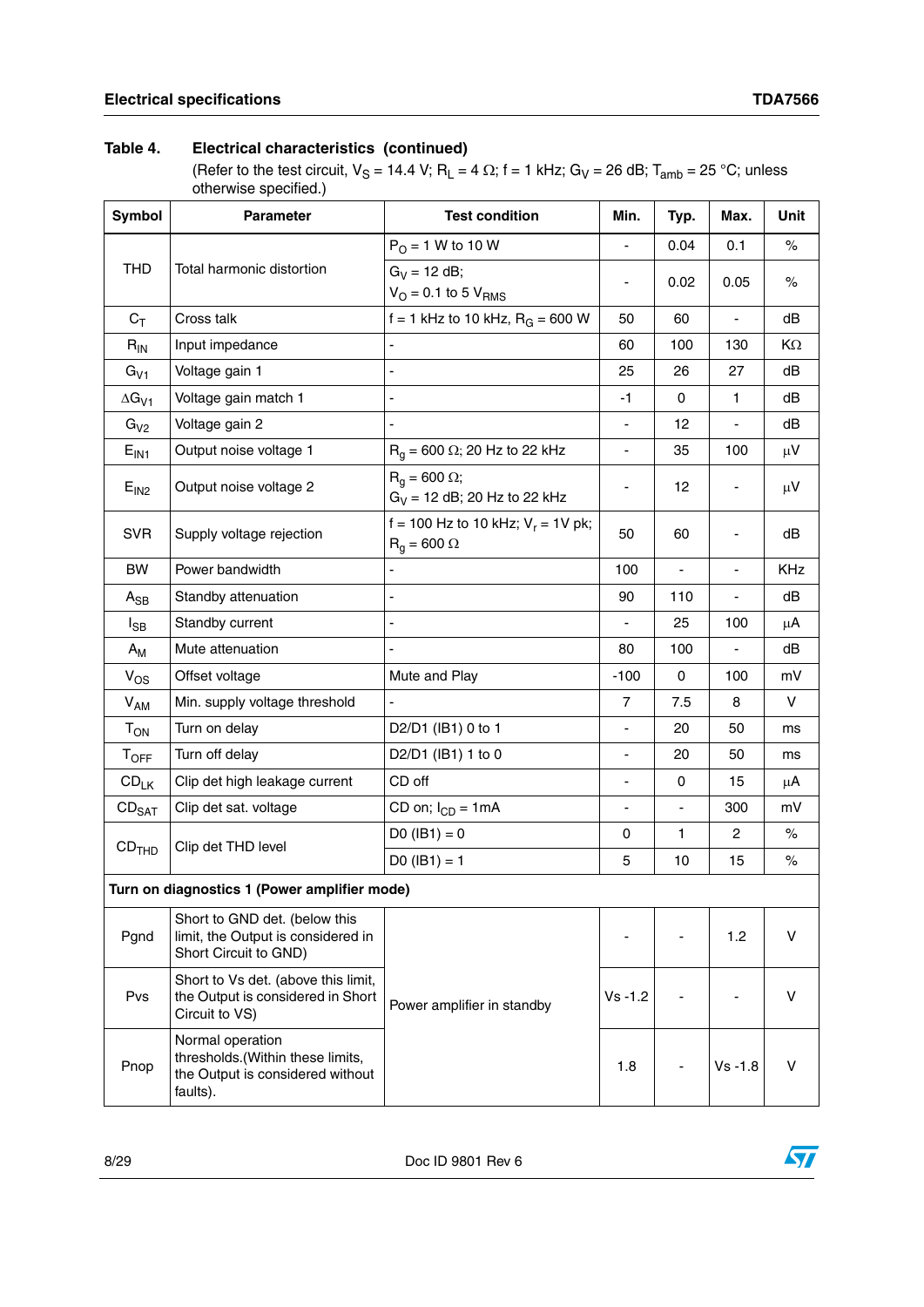### **Table 4. Electrical characteristics (continued)**

(Refer to the test circuit,  $V_S = 14.4$  V; R<sub>L</sub> = 4  $\Omega$ ; f = 1 kHz; G<sub>V</sub> = 26 dB; T<sub>amb</sub> = 25 °C; unless otherwise specified.)

| Symbol                         | <b>Parameter</b>                                                                                     | <b>Test condition</b>                                                                  | Min.<br>Typ.   |                          | Max.                     | <b>Unit</b> |
|--------------------------------|------------------------------------------------------------------------------------------------------|----------------------------------------------------------------------------------------|----------------|--------------------------|--------------------------|-------------|
| Lsc                            | Shorted load det.                                                                                    | L                                                                                      |                |                          | 0.5                      | Ω           |
| Lop                            | Open load det.                                                                                       | ÷,                                                                                     | 85             | ä,                       | $\blacksquare$           | Ω           |
| Lnop                           | Normal load det.                                                                                     | ÷,                                                                                     | 1.65           | $\overline{\phantom{a}}$ | 45                       | Ω           |
|                                | Turn on diagnostics 2 (Line driver mode)                                                             |                                                                                        |                |                          |                          |             |
| Pgnd                           | Short to GND det. (below this<br>limit, the Output is considered in<br>Short Circuit to GND)         |                                                                                        |                |                          | 1.2                      | v           |
| Pvs                            | Short to Vs det. (above this limit,<br>the Output is considered in Short<br>Circuit to VS)           | Power amplifier in standby                                                             | $Vs - 1.2$     |                          |                          | v           |
| Pnop                           | Normal operation thresholds.<br>(Within these limits, the Output is<br>considered without faults).   |                                                                                        | 1.8            |                          | $Vs - 1.8$               | v           |
| <b>Lsc</b>                     | Shorted load det.                                                                                    | Ĭ.                                                                                     | ÷,             | ÷,                       | 2                        | Ω           |
| Lop                            | Open load det.                                                                                       |                                                                                        | 330            |                          |                          | Ω           |
| Lnop                           | Normal load det.                                                                                     | ä,                                                                                     | $\overline{7}$ |                          | 180                      | Ω           |
|                                | Permanent diagnostics 2 (Power amplifier mode or line driver mode)                                   |                                                                                        |                |                          |                          |             |
| Pgnd                           | Short to GND det. (below this<br>limit, the Output is considered in<br>Short Circuit to GND)         | Power amplifier in Mute or Play,<br>one or more short circuits<br>protection activated |                |                          | 1.2                      | v           |
| Pvs                            | Short to Vs det. (above this limit,<br>the Output is considered in Short<br>Circuit to VS)           | ÷                                                                                      | $Vs - 1.2$     |                          |                          | v           |
| Pnop                           | Normal operation<br>thresholds.(Within these limits,<br>the Output is considered without<br>faults). |                                                                                        | 1.8            |                          | $Vs - 1.8$               | v           |
|                                | Shorter Load det.                                                                                    | Power amplifier mode                                                                   | ÷,             | ÷,                       | 0.5                      | Ω           |
| $L_{SC}$                       |                                                                                                      | Line driver mode                                                                       |                | $\overline{a}$           | $\overline{c}$           | Ω           |
| $V_{\rm O}$                    | <b>Offset Detection</b>                                                                              | Power amplifier in play, AC Input<br>$signals = 0$                                     | 1.5            | $\overline{c}$           | 2.5                      | V           |
| $I_{NL}$                       | Normal load current detection                                                                        |                                                                                        | 500            |                          |                          | mA          |
| $I_{OL}$                       | Open load current detection                                                                          | $V_{O}$ < ( $V_{S}$ - 5)pk                                                             | L,             | $\frac{1}{2}$            | 250                      | mA          |
| I <sup>2</sup> C bus interface |                                                                                                      |                                                                                        |                |                          |                          |             |
| $f_{SCL}$                      | Clock frequency                                                                                      | Ĭ.                                                                                     | ÷,             | 400                      | $\blacksquare$           | KHz         |
| $V_{\parallel L}$              | Input low voltage                                                                                    | ÷,                                                                                     |                |                          | 1.5                      | V           |
| $V_{\text{IH}}$                | Input high voltage                                                                                   | ÷,                                                                                     | 2.3            | ÷                        | $\overline{\phantom{0}}$ | V           |

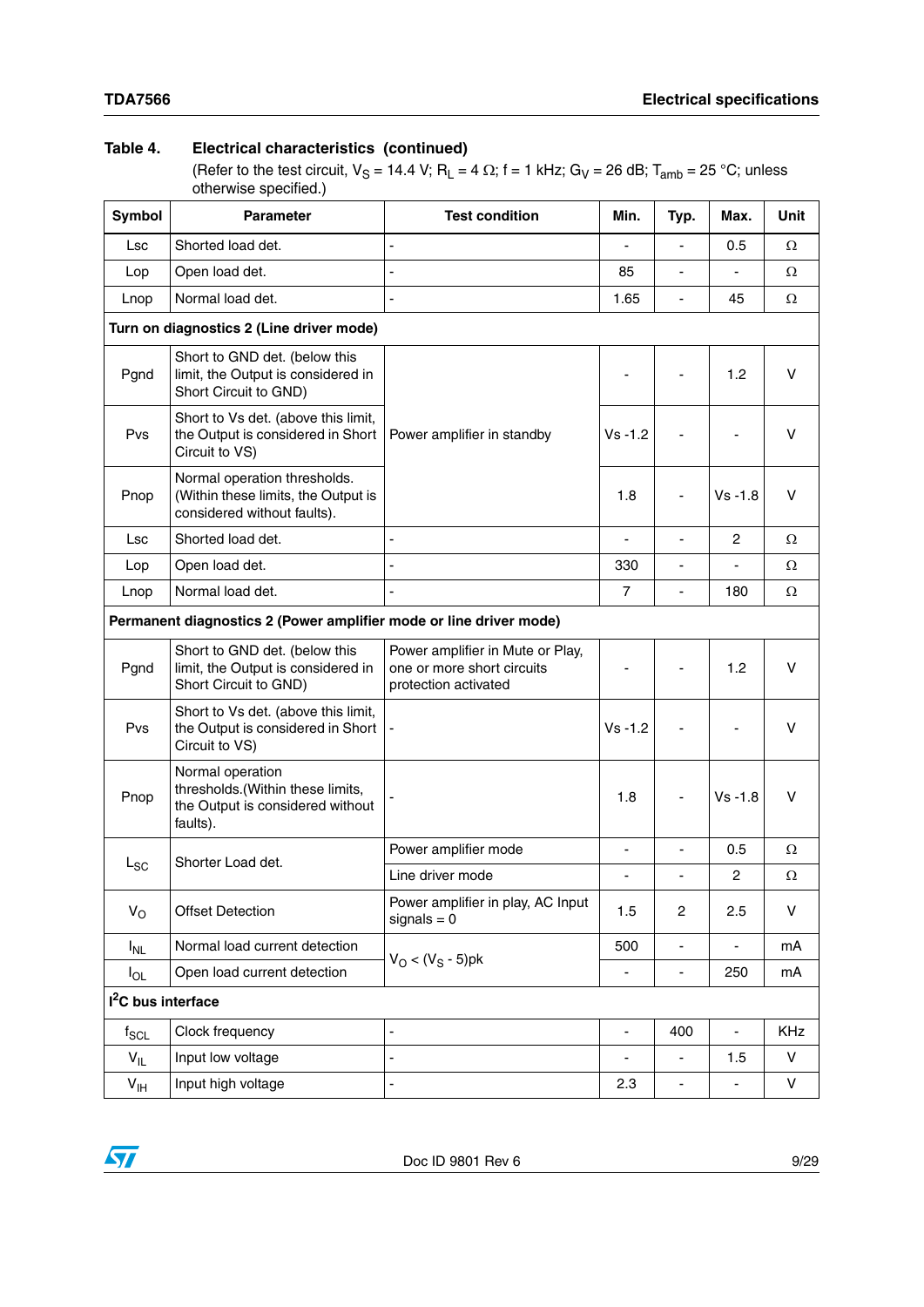## <span id="page-9-0"></span>**3.4 Electrical characteristics curves**

<span id="page-9-1"></span>**Figure 4. Quiescent current vs. supply voltage**

<span id="page-9-2"></span>



<span id="page-9-4"></span>

<span id="page-9-3"></span>**Figure 6. Output power vs. supply voltage**  $(2 \Omega)$ 



<span id="page-9-5"></span>Figure 8. Distortion vs. output power  $(2 \Omega)$  Figure 9. Distortion vs. frequency  $(4 \Omega)$ 

<span id="page-9-6"></span>



10/29 Doc ID 9801 Rev 6

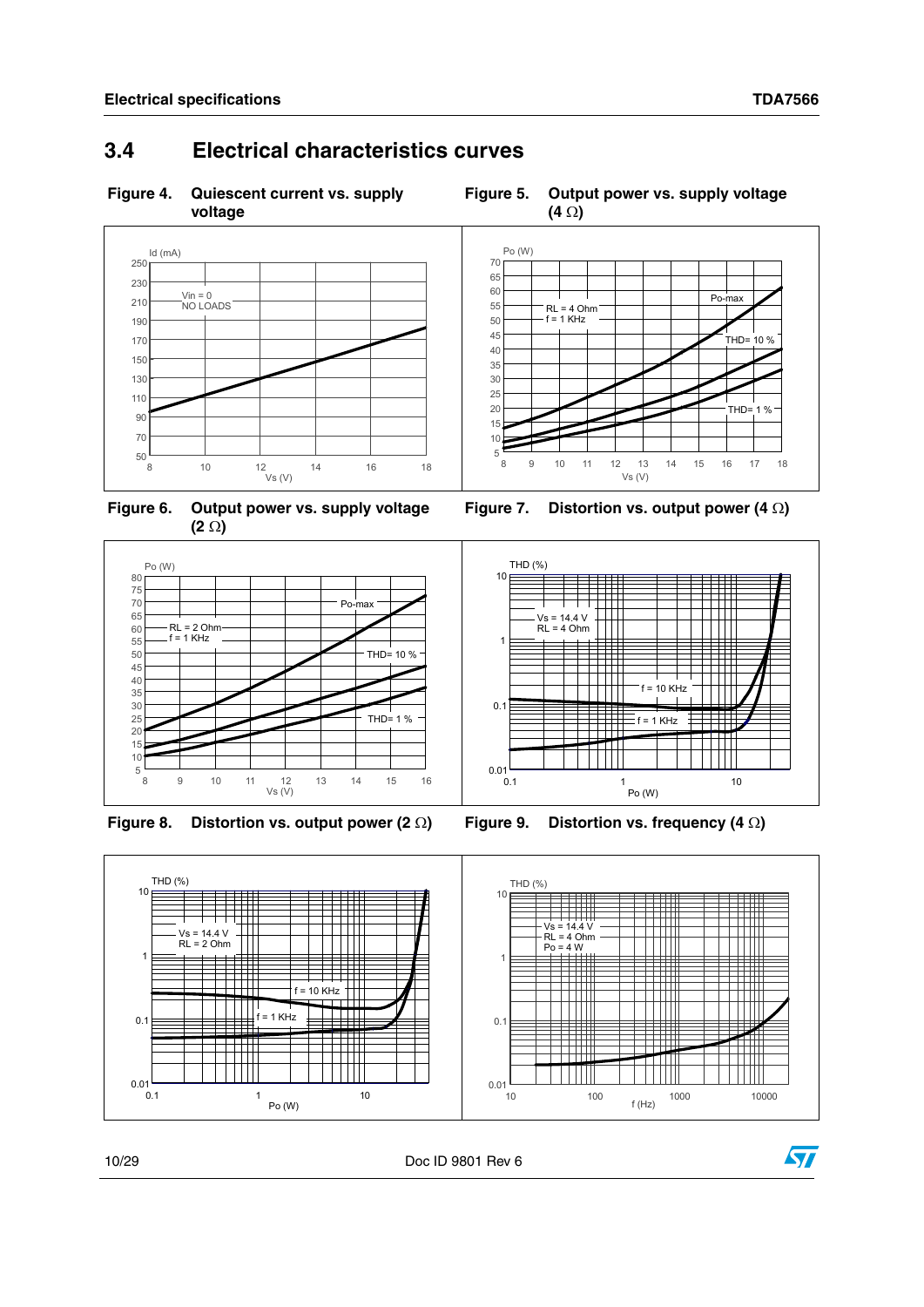

CROSSTALK (dB) THD (%) 10 90 ĦĦ Ħ  $Vs = 14.4 V$ 80 Ш TH RL = 2 Ohm Po = 8 W Π W Ш 70 1 Ħ ĦŦ T HII 60 Vs = 14.4 V RL = 4 Ohm 50  $\perp$  Po = 4 W Rg = 600 Ohm 0.1 E H 40 Ш ┯┯ 30  $\mathbf{1}$  $\mathbf{H}$  $\mathbf{H}$  $0.01$   $10$  $20\frac{L}{10}$ 10 100 1000 10000 10 100 1000 10000 10000  $f(Hz)$ f (Hz)

#### <span id="page-10-0"></span>**Figure 10. Distortion vs. frequency (2 ) Figure 11. Crosstalk vs. frequency**

<span id="page-10-1"></span>

<span id="page-10-2"></span>

<span id="page-10-3"></span>



<span id="page-10-4"></span>**Figure 14. Power dissipation vs. average output Figure 15. Power dissipation vs. average output power (audio program simulation, 4 ) power (audio program simulation, 2 )**



<span id="page-10-5"></span>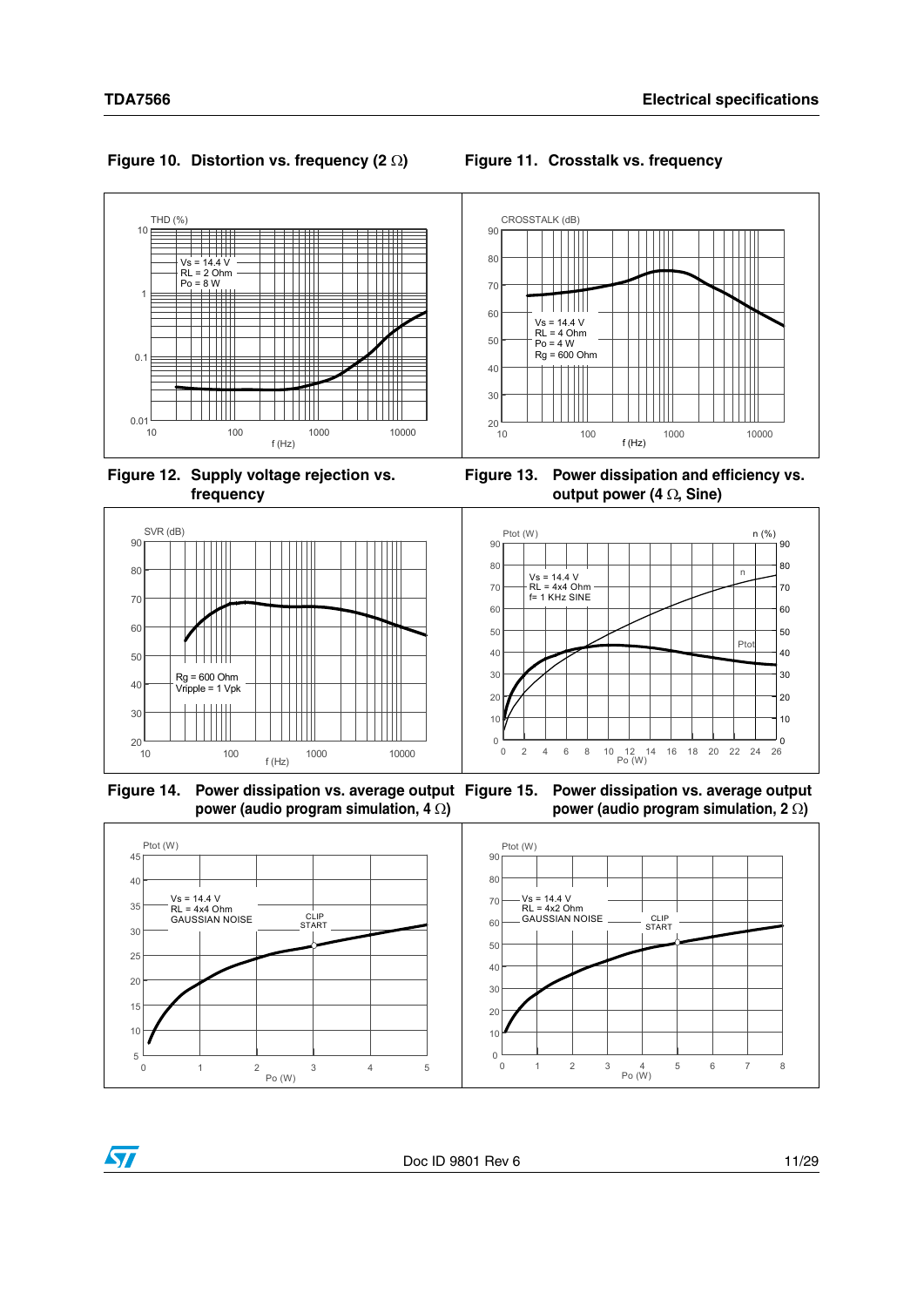## <span id="page-11-0"></span>**4 Diagnostics functional description**

### <span id="page-11-1"></span>**4.1 Turn-on diagnostic**

It is activated at the turn-on (standby out) under  $I<sup>2</sup>C$  bus request. Detectable output faults are:

- Short to GND
- $-$  Short to  $V_S$
- Short across the speaker
- Open speaker

To verify if any of the above misconnections are in place, a subsonic (inaudible) current pulse (*[Figure 16](#page-11-2)*) is internally generated, sent through the speaker(s) and sunk back.The Turn On diagnostic status is internally stored until a successive diagnostic pulse is requested (after a  $I^2C$  reading).

If the "standby out" and "diag. enable" commands are both given through a single programming step, the pulse takes place first (power stage still in standby mode, low,  $outouts = high impedance)$ .

Afterwards, when the Amplifier is biased, the PERMANENT diagnostic takes place. The previous Turn On state is kept until a short appears at the outputs.

<span id="page-11-2"></span>



*[Figure 17](#page-12-0)* and *[18](#page-12-1)* show SVR and output waveforms at the turn-on (standby out) with and without Turn-on diagnostic.

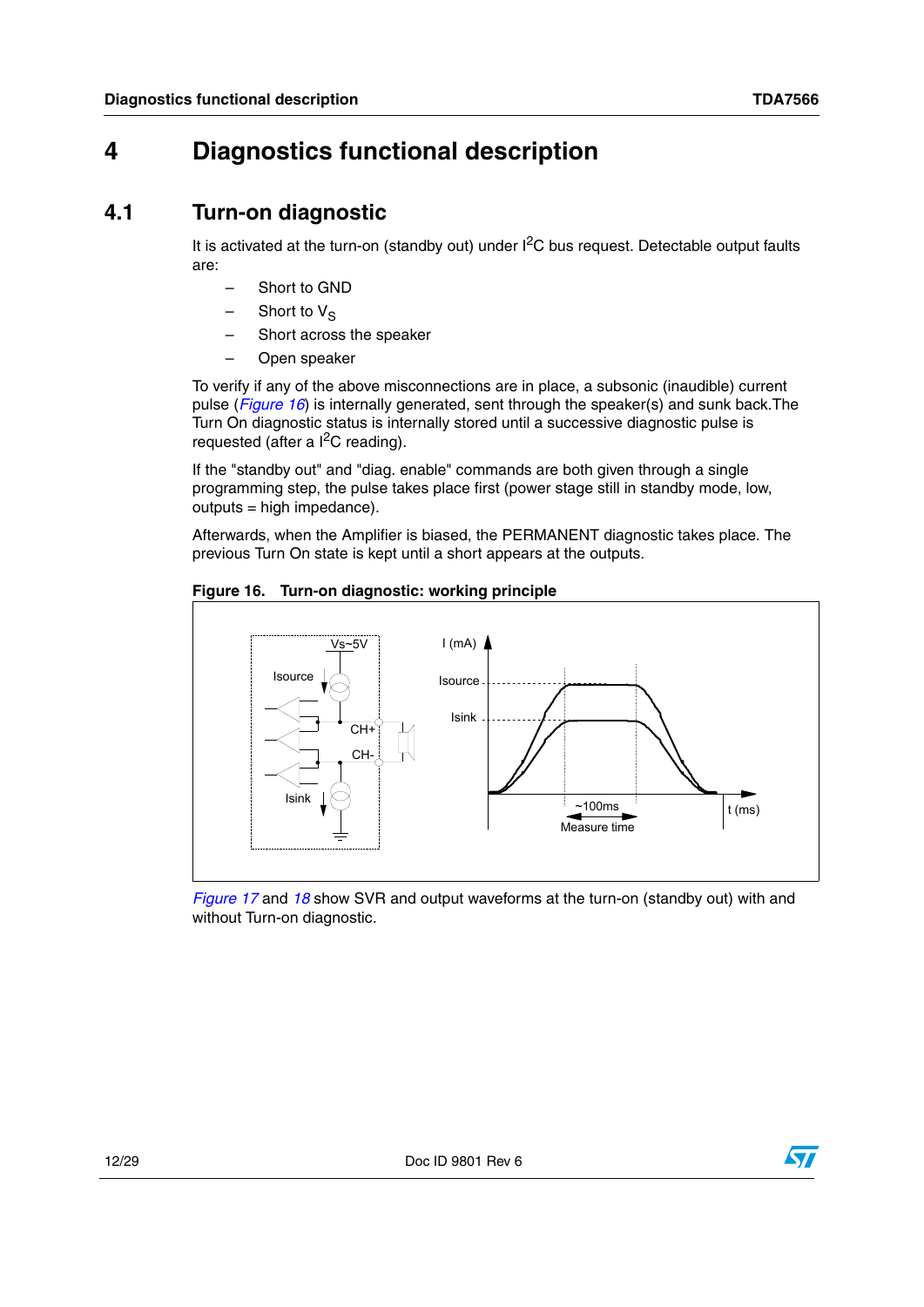

<span id="page-12-0"></span>**Figure 17. SVR and output behavior (case 1: without turn-on diagnostic)**

<span id="page-12-1"></span>



The information related to the outputs status is read and memorized at the end of the current pulse top. The acquisition time is 100 ms (typ.). No audible noise is generated in the process. As for short to GND / Vs the fault-detection thresholds remain unchanged from 26 dB to 12 dB gain setting. They are as follows:

#### <span id="page-12-2"></span>Figure 19. Thresholds for short to GND/V<sub>S</sub>



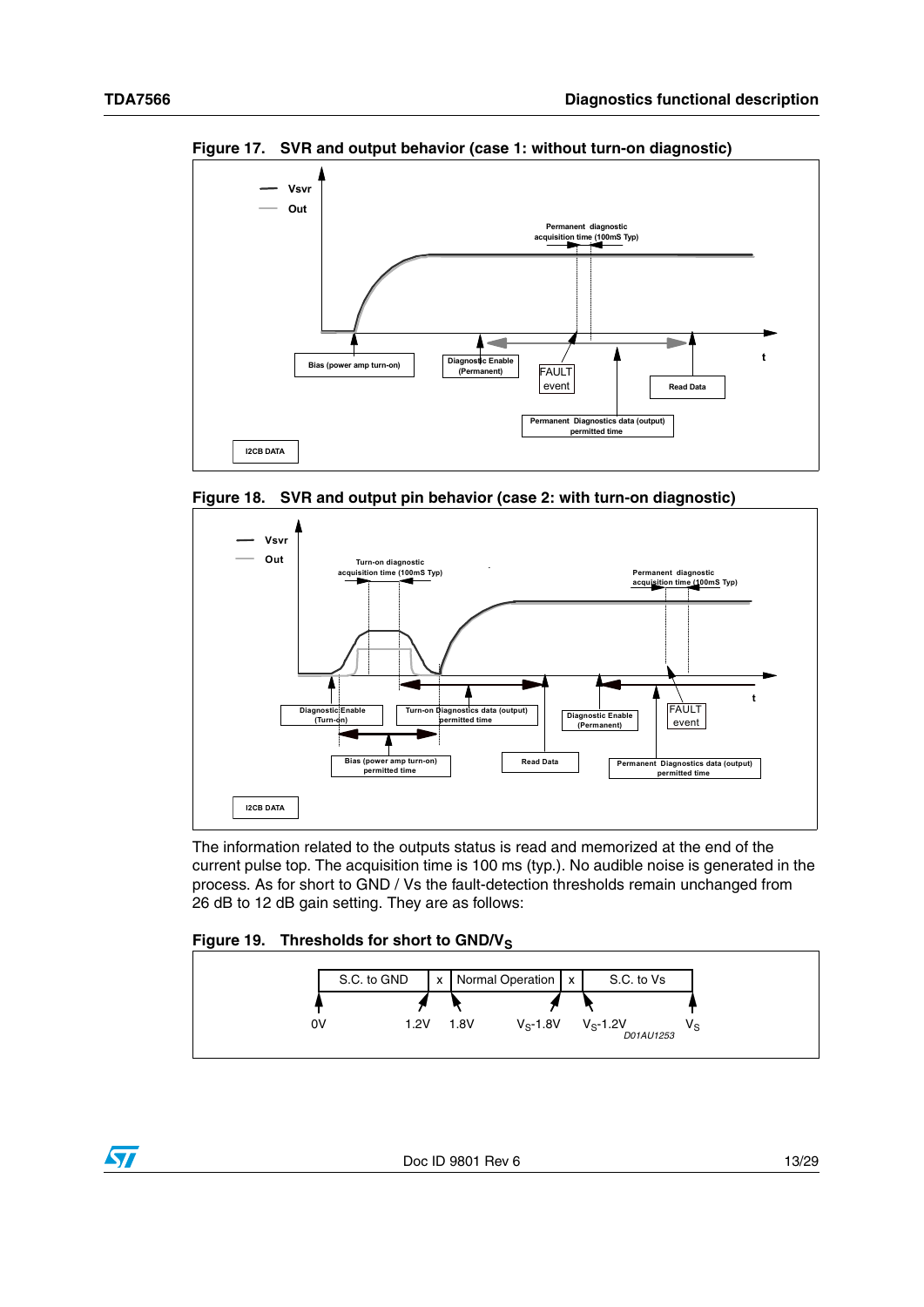Concerning short across the speaker / open speaker, the threshold varies from 26 dB to 12 dB gain setting, since different loads are expected (either normal speaker's impedance or high impedance). The values in case of 26 dB gain are as follows:

#### <span id="page-13-1"></span>**Figure 20. Thresholds for short across the speaker/open speaker**



If the Line-Driver mode ( $G_v$ = 12 dB and Line Driver Mode diagnostic = 1) is selected, the same thresholds will change as follows:

#### <span id="page-13-2"></span>**Figure 21. Thresholds for line-drivers**



### <span id="page-13-0"></span>**4.2 Permanent diagnostics**

Detectable conventional faults are:

- short to GND
- short to Vs
- short across the speaker

The following additional features are provided:

- output offset detection
- AC diagnostic

The TDA7566 has 2 operating statuses:

- 1. Restart mode. The diagnostic is not enabled. Each audio channel operates independently from each other. If any of the a.m. faults occurs, only the channel(s) interested is shut down. A check of the output status is made every 1 ms (*[Figure 22](#page-14-1)*). Restart takes place when the overload is removed.
- 2. Diagnostic mode. It is enabled via  $I^2C$  bus and self activates if an output overload (such to cause the intervention of the short-circuit protection) occurs to the speakers outputs. Once activated, the diagnostics procedure develops as follows (*[Figure 23](#page-14-2)*):
	- To avoid momentary re-circulation spikes from giving erroneous diagnostics, a check of the output status is made after 1ms: if normal situation (no overloads) is detected, the diagnostic is not performed and the channel returns back active.
	- Instead, if an overload is detected during the check after 1 ms, then a diagnostic cycle having a duration of about 100 ms is started.
	- After a diagnostic cycle, the audio channel interested by the fault is switched to Restart mode. The relevant data are stored inside the device and can be read by the microprocessor. When one cycle has terminated, the next one is activated by

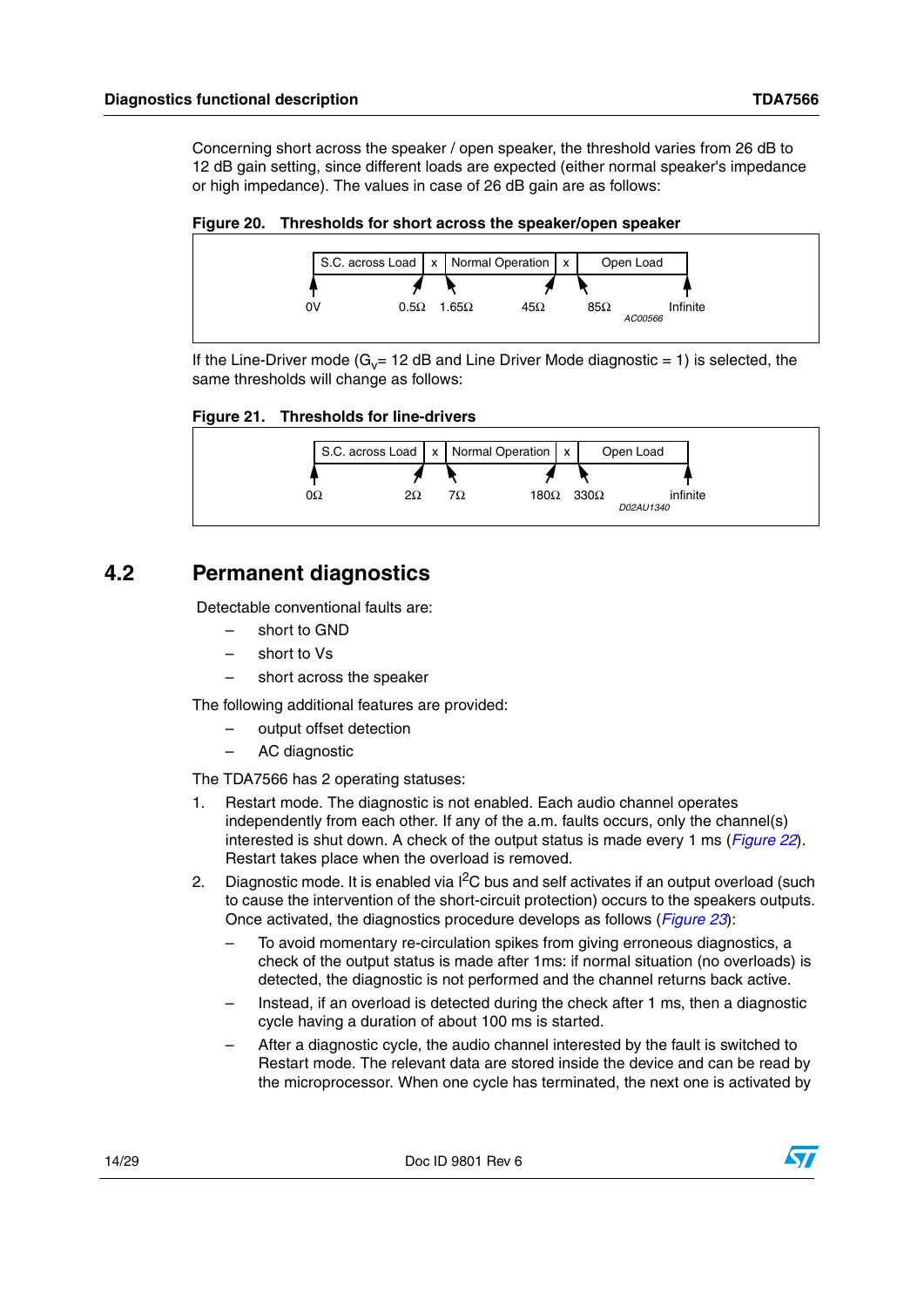an  $I^2C$  reading. This is to ensure continuous diagnostics throughout the car-radio operating time.

– To check the status of the device a sampling system is needed. The timing is chosen at microprocessor level (over half a second is recommended).

#### <span id="page-14-1"></span>**Figure 22. Restart timing without diagnostic enable (Permanent) each 1 ms time, a sampling of the fault is done**



<span id="page-14-2"></span>



### <span id="page-14-0"></span>**4.3 Output DC offset detection**

Any DC output offset exceeding  $\pm 2$  V are signalled out. This inconvenient might occur as a consequence of initially defective or aged and worn-out input capacitors feeding a DC component to the inputs, so putting the speakers at risk of overheating.

This diagnostic has to be performed with low-level output AC signal (or  $V_{in} = 0$ ).

The test is run with selectable time duration by microprocessor (from a "start" to a "stop" command):

START = Last reading operation or setting IB1 - D5 - (OFFSET enable) to 1

STOP = Actual reading operation

Excess offset is signalled out if persistent throughout the assigned testing time. This feature is disabled if any overloads leading to activation of the short-circuit protection occurs in the process.

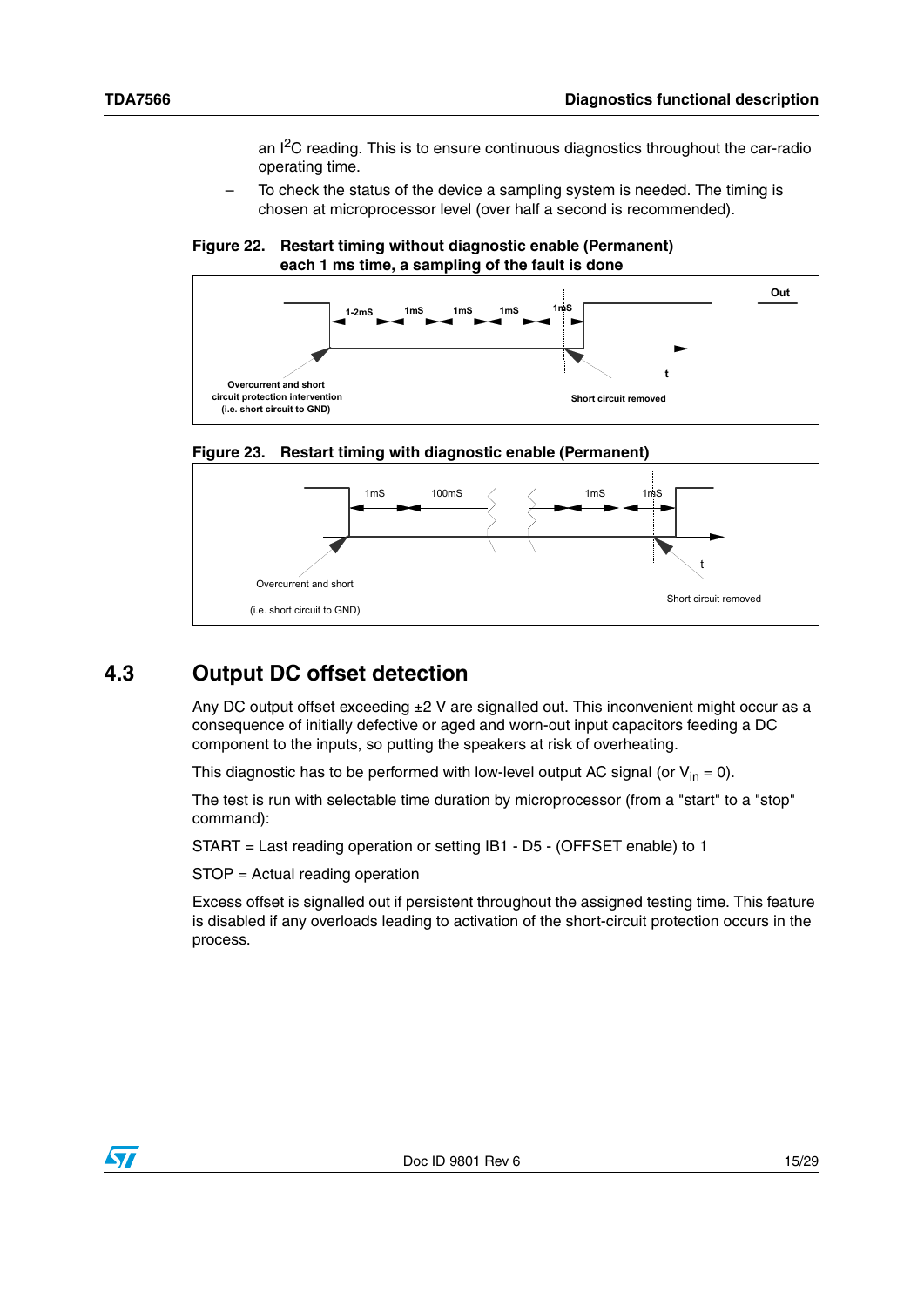### <span id="page-15-0"></span>**4.4 AC diagnostic**

It is targeted at detecting accidental disconnection of tweeters in 2-way speaker and, more in general, presence of capacitive (AC) coupled loads.

This diagnostic is based on the notion that the overall speaker's impedance (woofer + parallel tweeter) will tend to increase towards high frequencies if the tweeter gets disconnected, because the remaining speaker (woofer) would be out of its operating range (high impedance). The diagnostic decision is made according to peak output current thresholds, as follows:

 $I_{\text{out}}$  > 500mApk = normal status

 $I_{\text{out}}$  < 250 mApk = open tweeter

To correctly implement this feature, it is necessary to briefly provide a signal tone (with the amplifier in "play") whose frequency and magnitude are such to determine an output current higher than 500mApk in normal conditions and lower than 250mApk should the parallel tweeter be missing. The test has to last for a minimum number of 3 sine cycles starting from the activation of the AC diagnostic function  $IB2 < D2$ ) up to the  $I^2C$  reading of the results (measuring period). To confirm presence of tweeter, it is necessary to find at least 3 current pulses over 500mA over all the measuring period, else an "open tweeter" message will be issued.

The frequency / magnitude setting of the test tone depends on the impedance characteristics of each specific speaker being used, with or without the tweeter connected (to be calculated case by case). High-frequency tones (> 10 KHz) or even ultrasonic signals are recommended for their negligible acoustic impact and also to maximize the impedance module's ratio between with tweeter-on and tweeter-off.

*[Figure 24](#page-15-1)* shows the Load Impedance as a function of the peak output voltage and the relevant diagnostic fields.

This feature is disabled if any overloads leading to activation of the short-circuit protection occurs in the process.

<span id="page-15-1"></span>



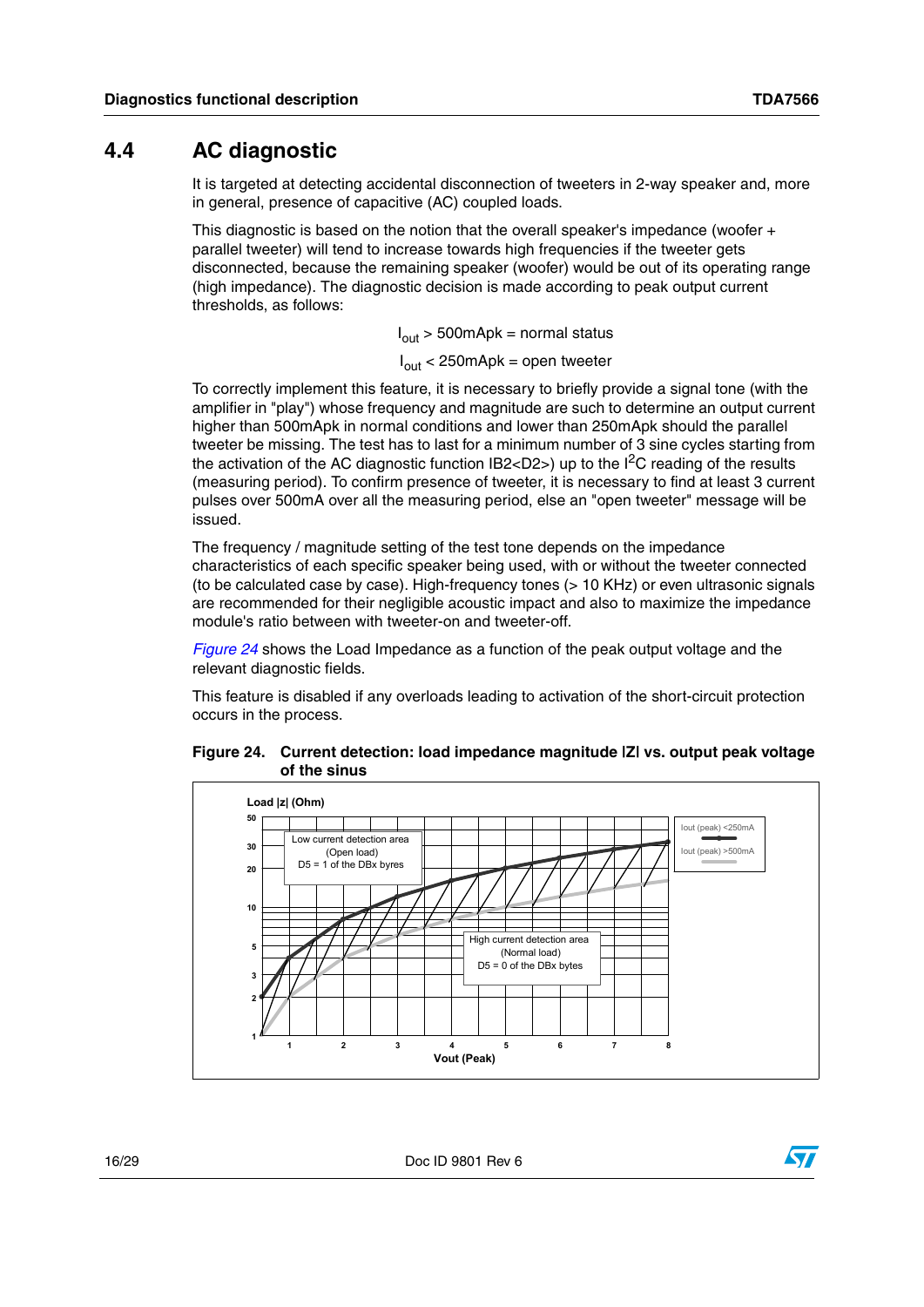### <span id="page-16-0"></span>**4.5 Multiple faults**

When more misconnections are simultaneously in place at the audio outputs, it is guaranteed that at least one of them is initially read out. The others are notified after successive cycles of  $I^2C$  reading and faults removal, provided that the diagnostic is enabled. This is true for both kinds of diagnostic (Turn on and Permanent).

The table below shows all the couples of double-fault possible. It should be taken into account that a short circuit with the 4 ohm speaker unconnected is considered as double fault.

|              | S. GND (so) | S. GND (sk) | S. Vs                      | S. Across L. | Open L.       |
|--------------|-------------|-------------|----------------------------|--------------|---------------|
| S. GND (so)  | S. GND      | S. GND      | $S. Vs + S.$<br><b>GND</b> | S. GND       | S. GND        |
| S. GND (sk)  |             | S. GND      | S. Vs                      | S. GND       | Open L. (*)   |
| S. Vs        |             |             | S. Vs                      | S. Vs        | S. Vs         |
| S. Across L. |             |             |                            | S. Across L. | N.A.          |
| Open L.      |             |             |                            |              | Open L. $(*)$ |

<span id="page-16-2"></span>Table 5. **Table 5. Double fault table for turn-on diagnostic**

S. GND (so) / S. GND (sk) in the above table make a distinction according to which of the 2 outputs is shorted to ground (test-current source side= so, test-current sink side = sk). More precisely, in channels LF and LR, so =  $CH+$ , sk =  $CH-$ ; in channels LR and RF, so =  $CH-$ , SK  $=$  CH $+$ .

In Permanent Diagnostic the table is the same, with only a difference concerning Open Load (\*), which is not among the recognizable faults. Should an Open Load be present during the device's normal working, it would be detected at a subsequent Turn-on Diagnostic cycle (i.e. at the successive Car Radio Turn-on).

## <span id="page-16-1"></span>**4.6 Faults availability**

All the results coming from  $I^2C$  bus, by read operations, are the consequence of measurements inside a defined period of time. If the fault is stable throughout the whole period, it will be sent out. This is true for DC diagnostic (Turn-on and Permanent), for Offset Detector, for AC Diagnostic (the low current sensor needs to be stable to confirm the Open tweeter).

To guarantee always resident functions, every kind of diagnostic cycles (Turn on, Permanent, Offset, AC) will be reactivate after any <sup>2</sup>C reading operation. So, when the micro reads the  $I^2C$ , a new cycle will be able to start, but the read data will come from the previous diag. cycle (i.e. The device is in Turn On state, with a short to Gnd, then the short is removed and micro reads  $I^2C$ . The short to GND is still present in bytes, because it is the result of the previous cycle. If another  $I<sup>2</sup>C$  reading operation occurs, the bytes do not show the short). In general to observe a change in Diagnostic bytes, two  $I^2C$  reading operations are necessary.

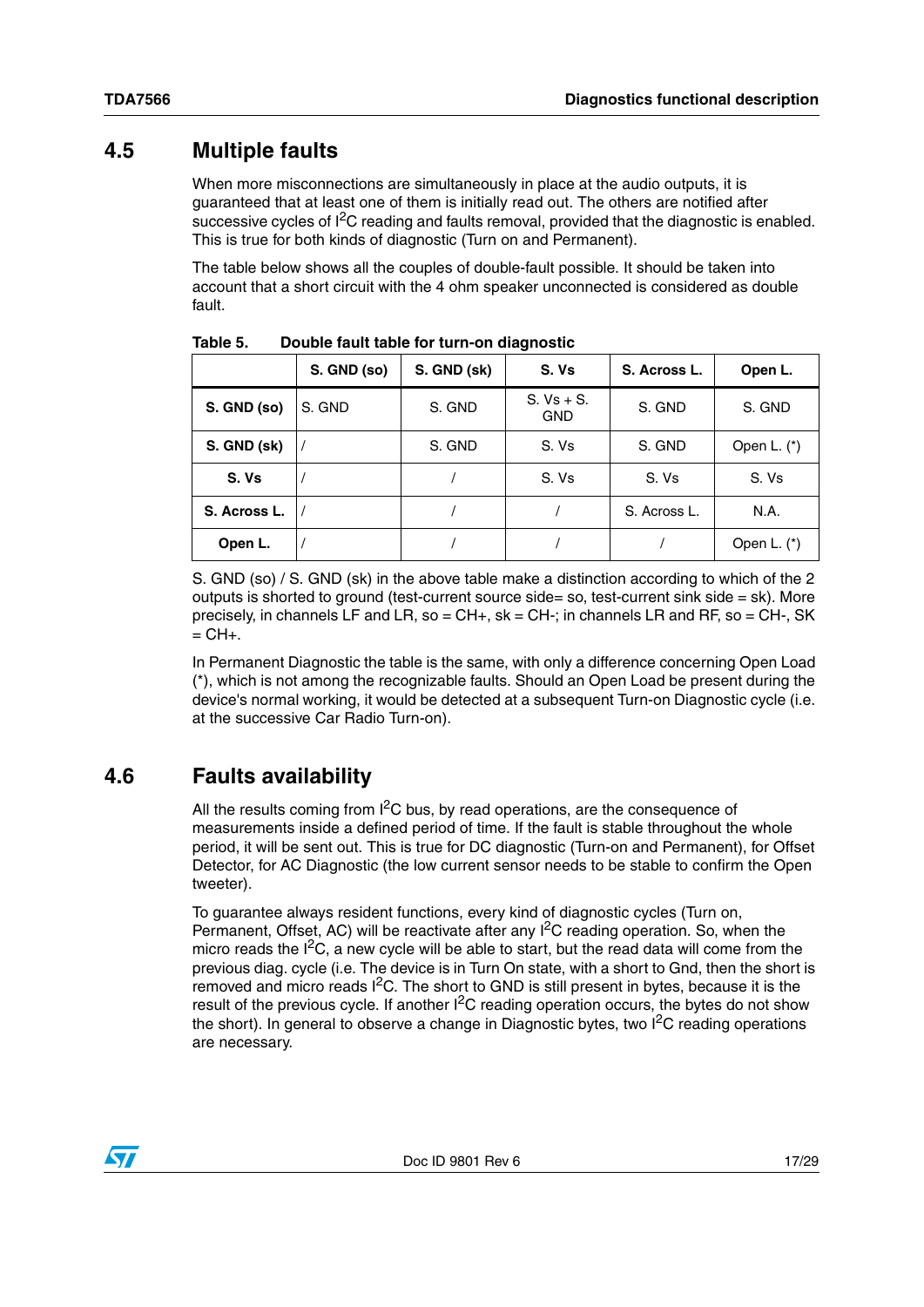## <span id="page-17-0"></span>**4.7 I**2**C programming/reading sequence**

A correct turn on/off sequence respectful of the diagnostic timings and producing no audible noises could be as follows (after battery connection):

TURN-ON: (STANDBY OUT + DIAG ENABLE) --- 500 ms (min) --- MUTING OUT

TURN-OFF: MUTING IN --- 20 ms --- (DIAG DISABLE + STANDBY IN)

Car Radio Installation: DIAG ENABLE (write) --- 200 ms --- I<sup>2</sup>C read (repeat until All faults disappear).

AC TEST: FEED H.F. TONE -- AC DIAG ENABLE (write) --- WAIT > 3 CYCLES --- I<sup>2</sup>C read (repeat I2C reading until tweeter-off message disappears).

OFFSET TEST: Device in Play (no signal) -- OFFSET ENABLE - 30ms - I<sup>2</sup>C reading (repeat I<sup>2</sup>C reading until high-offset message disappears).

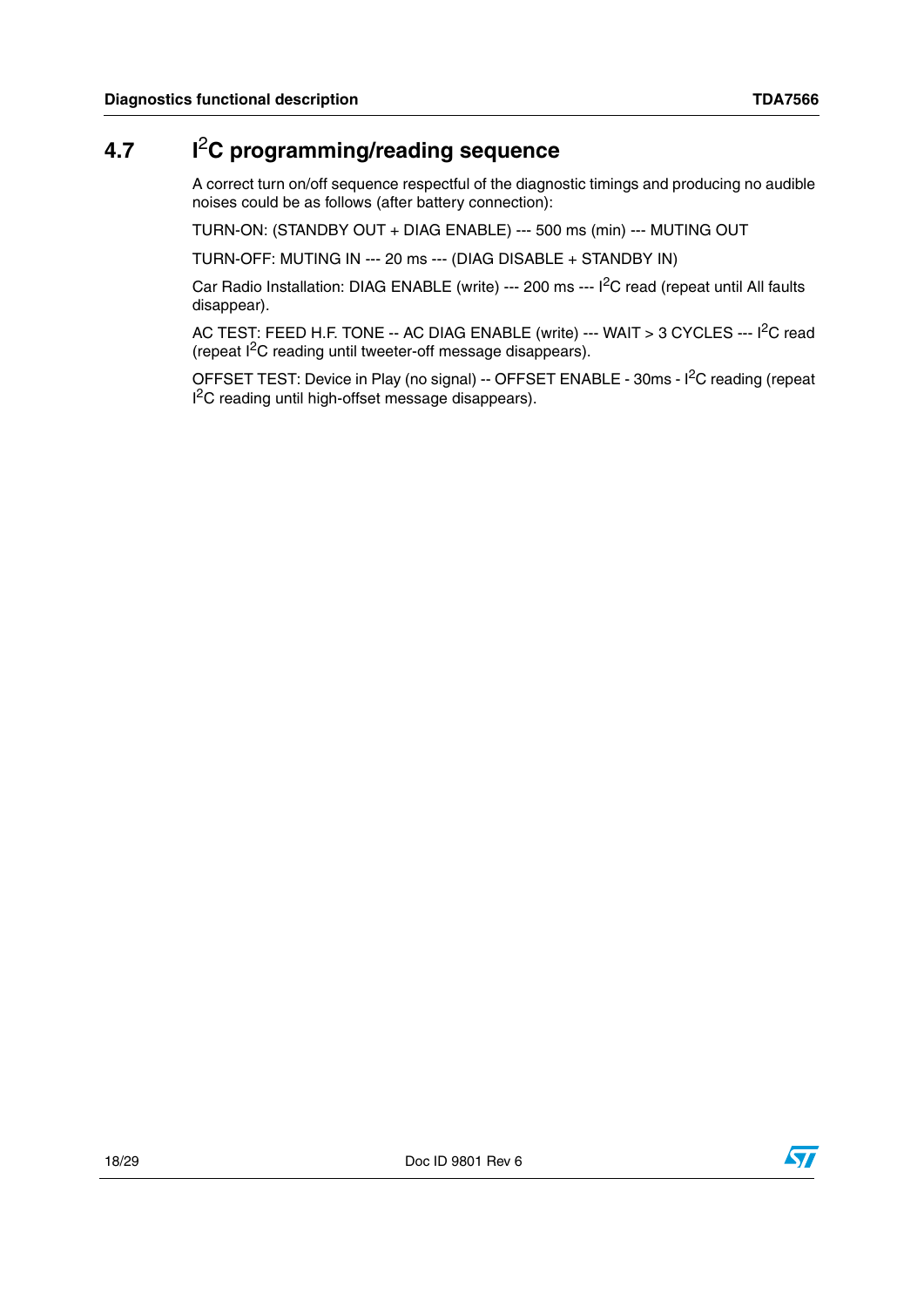## <span id="page-18-0"></span>**5 I**2**C bus interface**

Data transmission from microprocessor to the TDA7566 and vice versa takes place through the 2 wires I<sup>2</sup>C BUS interface, consisting of the two lines SDA and SCL (pull-up resistors to positive supply voltage must be connected).

### <span id="page-18-1"></span>**5.1 Data validity**

As shown by *[Figure 25](#page-18-5)*, the data on the SDA line must be stable during the high period of the clock.

The HIGH and LOW state of the data line can only change when the clock signal on the SCL line is LOW.

### <span id="page-18-2"></span>**5.2 Start and stop conditions**

As shown by *[Figure 26](#page-19-0)* a start condition is a HIGH to LOW transition of the SDA line while SCL is HIGH.

The stop condition is a LOW to HIGH transition of the SDA line while SCL is HIGH.

### <span id="page-18-3"></span>**5.3 Byte format**

Every byte transferred to the SDA line must contain 8 bits. Each byte must be followed by an acknowledge bit. The MSB is transferred first.

### <span id="page-18-4"></span>**5.4 Acknowledge**

The transmitter\* puts a resistive HIGH level on the SDA line during the acknowledge clock pulse (see *[Figure 27](#page-19-1)*). The receiver\*\* the acknowledges has to pull-down (LOW) the SDA line during the acknowledge clock pulse, so that the SDA line is stable LOW during this clock pulse.

\* Transmitter

- master ( $\mu$ P) when it writes an address to the TDA7566
- slave (TDA7566) when the µP reads a data byte from TDA7566
- \*\* Receiver
	- $-$  slave (TDA7566) when the  $\mu$ P writes an address to the TDA7566
	- master (uP) when it reads a data byte from TDA7566

#### <span id="page-18-5"></span>**Figure 25. Data validity on the I**2**C bus**



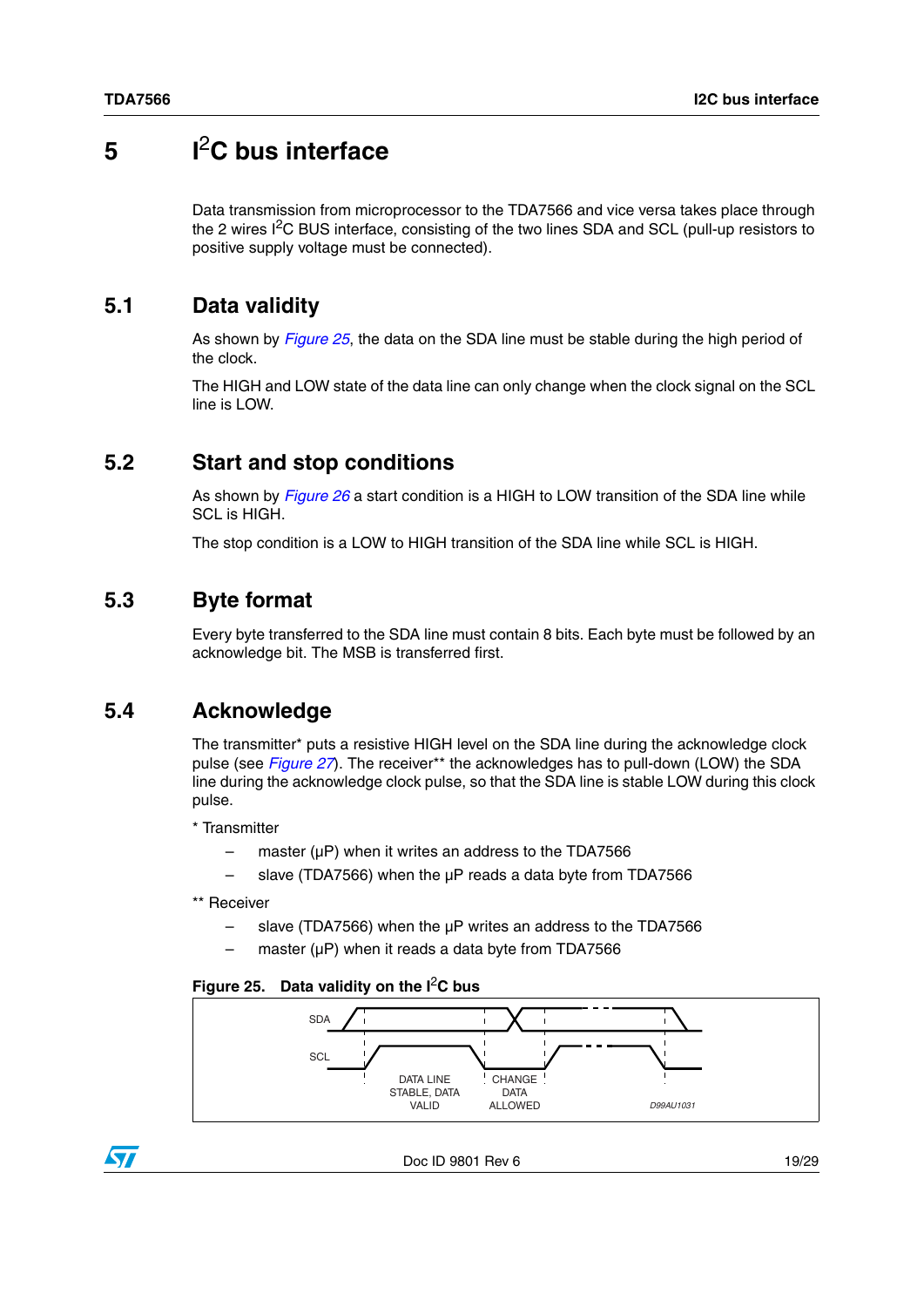<span id="page-19-0"></span>



### <span id="page-19-1"></span>**Figure 27. Timing acknowledge clock pulse**



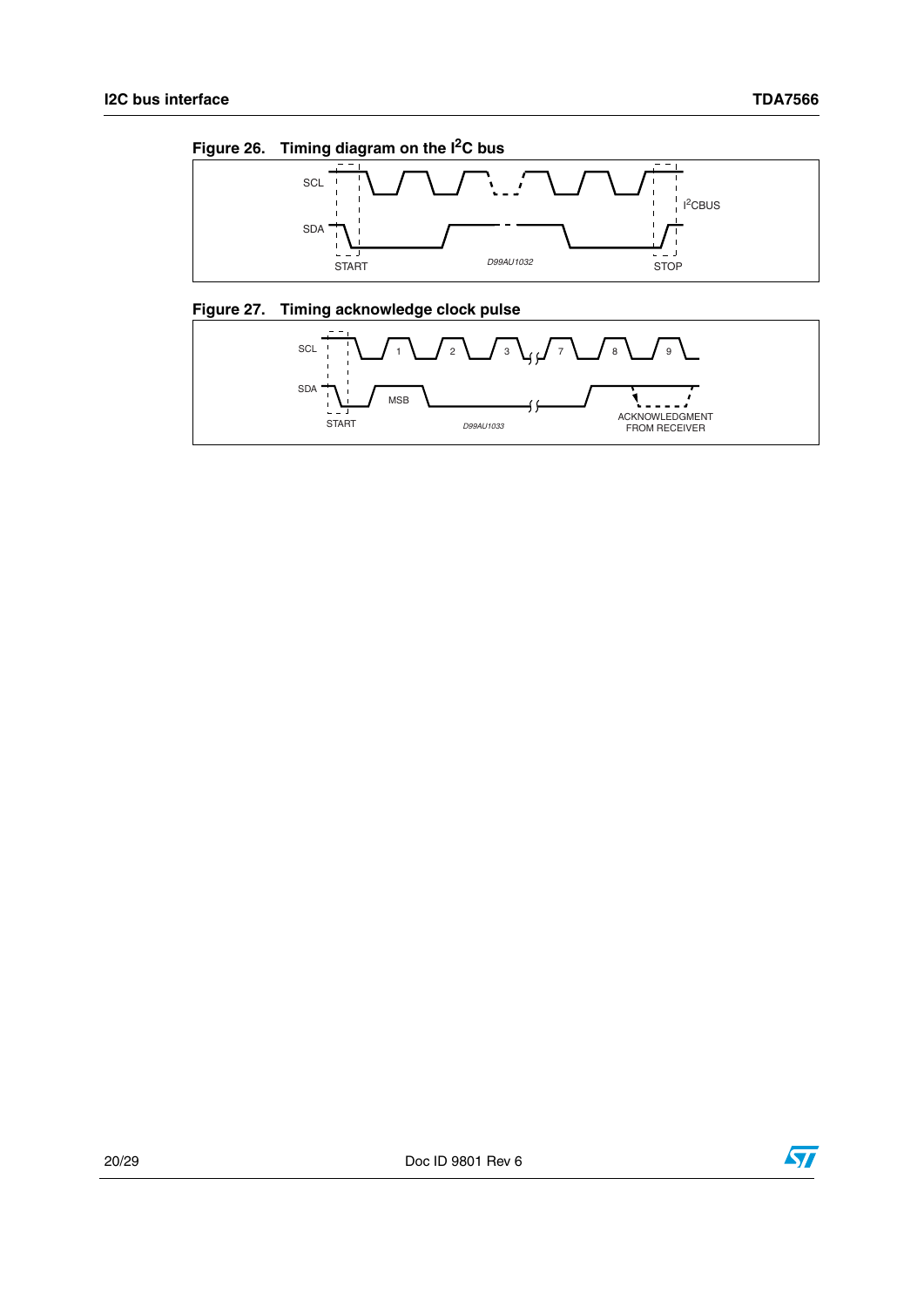## <span id="page-20-0"></span>**6 Software specifications**

All the functions of the TDA7566 are activated by  $I^2C$  interface.

The bit 0 of the "ADDRESS BYTE" defines if the next bytes are write instruction (from  $\mu$ P to TDA7566) or read instruction (from TDA7566 to µP).

#### **Chip address**

| --<br>. . |  |   |  |  |   | טע |                          |        |
|-----------|--|---|--|--|---|----|--------------------------|--------|
|           |  | C |  |  | 0 |    | $\checkmark$<br>$\cdots$ | D8 Hex |

 $X = 0$  Write to device

 $X = 1$  Read from device

If  $R/W = 0$ , the  $\mu P$  sends 2 "Instruction Bytes": IB1 and IB2.

#### <span id="page-20-1"></span>**Table 6. IB1**

| <b>Bit</b>     | Instruction decoding bit                                                 |
|----------------|--------------------------------------------------------------------------|
| D7             | $\Omega$                                                                 |
| D <sub>6</sub> | Diagnostic enable ( $D6 = 1$ )<br>Diagnostic defeat $(D6 = 0)$           |
| D <sub>5</sub> | Offset Detection enable $(D5 = 1)$<br>Offset Detection defeat $(D5 = 0)$ |
| D <sub>4</sub> | <b>Front Channel</b><br>Gain = $26dB$ (D4 = 0)<br>Gain = $12dB$ (D4 = 1) |
| D <sub>3</sub> | <b>Rear Channel</b><br>Gain = $26dB$ (D3 = 0)<br>Gain = $12dB$ (D3 = 1)  |
| D <sub>2</sub> | Mute front channels $(D2 = 0)$<br>Unmute front channels $(D2 = 1)$       |
| D <sub>1</sub> | Mute rear channels $(D1 = 0)$<br>Unmute rear channels $(D1 = 1)$         |
| D <sub>0</sub> | $CD 2\% (D0 = 0)$<br>$CD 10\% (D0 = 1)$                                  |

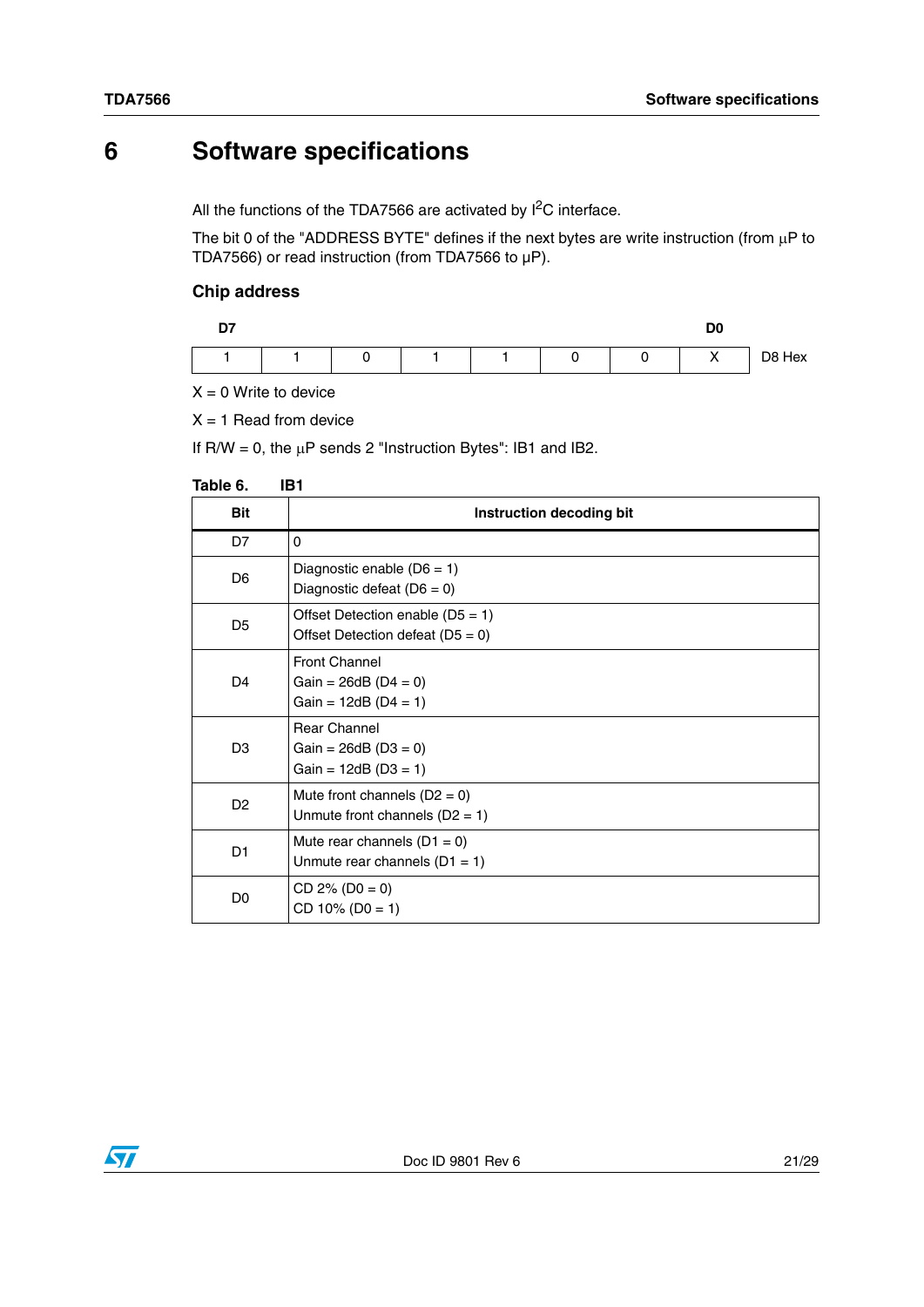<span id="page-21-0"></span>

| Table 7.       | IB <sub>2</sub>                                                                                       |
|----------------|-------------------------------------------------------------------------------------------------------|
| <b>Bit</b>     | Instruction decoding bit                                                                              |
| D7             | 0                                                                                                     |
| D <sub>6</sub> | 0                                                                                                     |
| D <sub>5</sub> | 0                                                                                                     |
| D <sub>4</sub> | Standby on - Amplifier not working - $(D4 = 0)$<br>Standby off - Amplifier working - $(D4 = 1)$       |
| D <sub>3</sub> | Power amplifier mode diagnostic $(D3 = 0)$<br>Line driver mode diagnostic $(D3 = 1)$                  |
| D <sub>2</sub> | Current detection diagnostic enabled ( $D2 = 1$ )<br>Current detection diagnostic defeat ( $D2 = 0$ ) |
| D1             | 0                                                                                                     |
| D0             | 0                                                                                                     |

If R/W = 1, the TDA7566 sends 4 "Diagnostics Bytes" to mP: DB1, DB2, DB3 and DB4.

<span id="page-21-1"></span>

| Table 8.       | DB1                                                                                                                                                                           |
|----------------|-------------------------------------------------------------------------------------------------------------------------------------------------------------------------------|
| <b>Bit</b>     | Instruction decoding bit                                                                                                                                                      |
| D7             | Thermal warning active $(D7 = 1)$                                                                                                                                             |
| D <sub>6</sub> | Diag. cycle not activated or not terminated ( $D6 = 0$ )<br>Diag. cycle terminated $(D6 = 1)$                                                                                 |
| D <sub>5</sub> | Channel LF<br>Current detection<br>Output peak current < $250mA - Open load (D5 = 1)$<br>Output peak current $>$ 500mA - Open load (D5 = 0)                                   |
| D <sub>4</sub> | Channel LF<br>Turn-on diagnostic $(D4 = 0)$<br>Permanent diagnostic $(D4 = 1)$                                                                                                |
| D <sub>3</sub> | Channel LF<br>Normal load $(D3 = 0)$<br>Short load $(D3 = 1)$                                                                                                                 |
| D <sub>2</sub> | Channel LF<br>Turn-on diag.: No open load ( $D2 = 0$ )<br>Open load detection $(D2 = 1)$<br>Offset diag.: No output offset $(D2 = 0)$<br>Output offset detection ( $D2 = 1$ ) |
| D <sub>1</sub> | Channel LF<br>No short to Vcc $(D1 = 0)$<br>Short to Vcc $(D1 = 1)$                                                                                                           |
| D <sub>0</sub> | Channel LF<br>No short to GND $(D1 = 0)$<br>Short to GND $(D1 = 1)$                                                                                                           |

22/29 Doc ID 9801 Rev 6

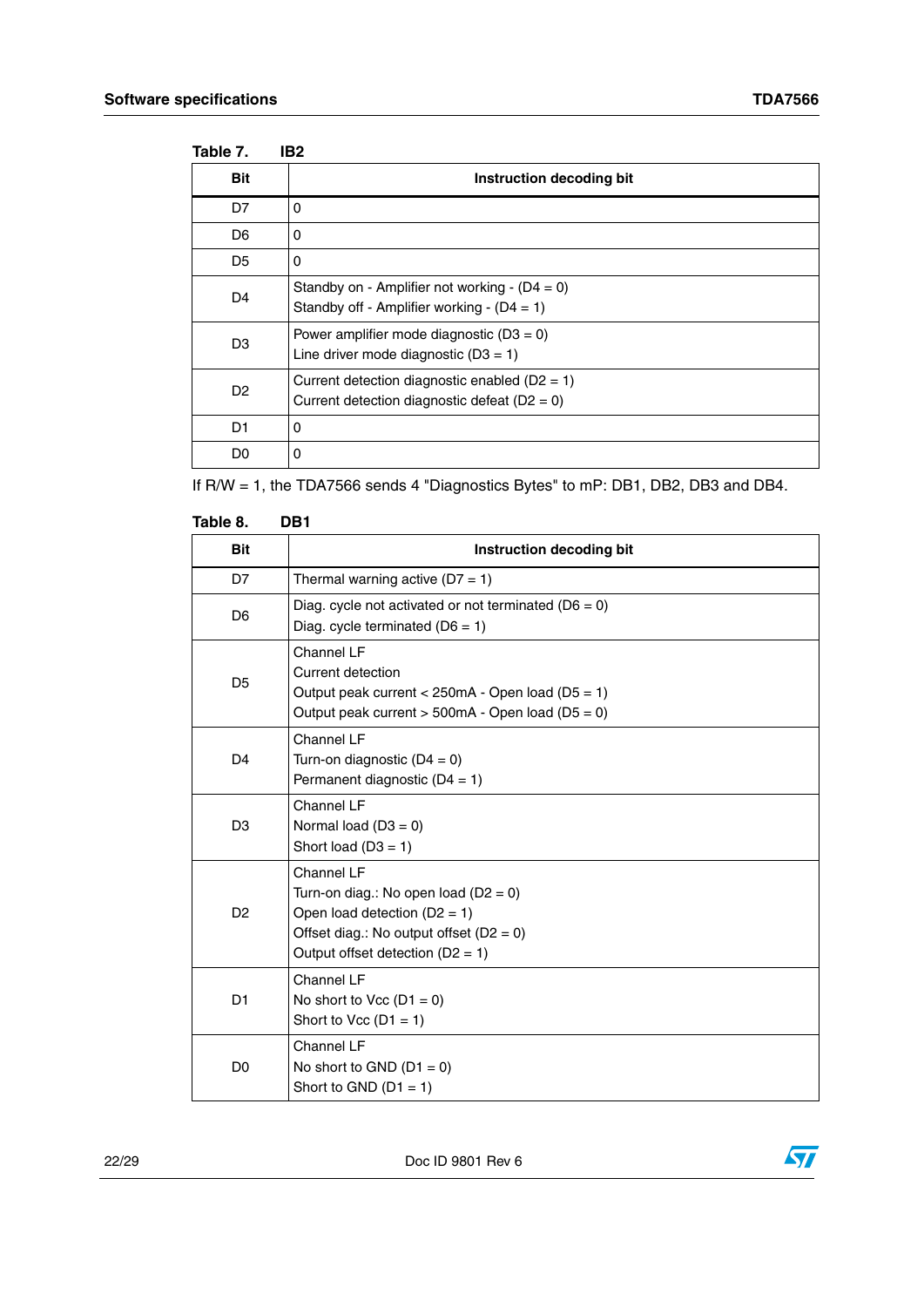| raule J.       | שטע                                                                                                                                                                            |
|----------------|--------------------------------------------------------------------------------------------------------------------------------------------------------------------------------|
| <b>Bit</b>     | Instruction decoding bit                                                                                                                                                       |
| D7             | Offset detection not activated ( $D7 = 0$ )<br>Offset detection activated ( $D7 = 1$ )                                                                                         |
| D <sub>6</sub> | Current sensor not activated ( $D6 = 0$ )<br>Current sensor activated ( $D6 = 1$ )                                                                                             |
| D <sub>5</sub> | Channel LR<br>Current detection<br>Output peak current < 250mA - Open load (D5 = 1)<br>Output peak current $> 500mA - Open load (D5 = 0)$                                      |
| D <sub>4</sub> | Channel LR<br>Turn-on diagnostic $(D4 = 0)$<br>Permanent diagnostic $(D4 = 1)$                                                                                                 |
| D <sub>3</sub> | Channel LR<br>Normal load $(D3 = 0)$<br>Short load $(D3 = 1)$                                                                                                                  |
| D <sub>2</sub> | Channel LR<br>Turn-on diag.: No open load ( $D2 = 0$ )<br>Open load detection $(D2 = 1)$<br>Permanent diag.: No output offset $(D2 = 0)$<br>Output offset detection $(D2 = 1)$ |
| D <sub>1</sub> | Channel LR<br>No short to Vcc $(D1 = 0)$<br>Short to Vcc $(D1 = 1)$                                                                                                            |
| D <sub>0</sub> | Channel LR<br>No short to GND $(D1 = 0)$<br>Short to GND $(D1 = 1)$                                                                                                            |

<span id="page-22-0"></span>

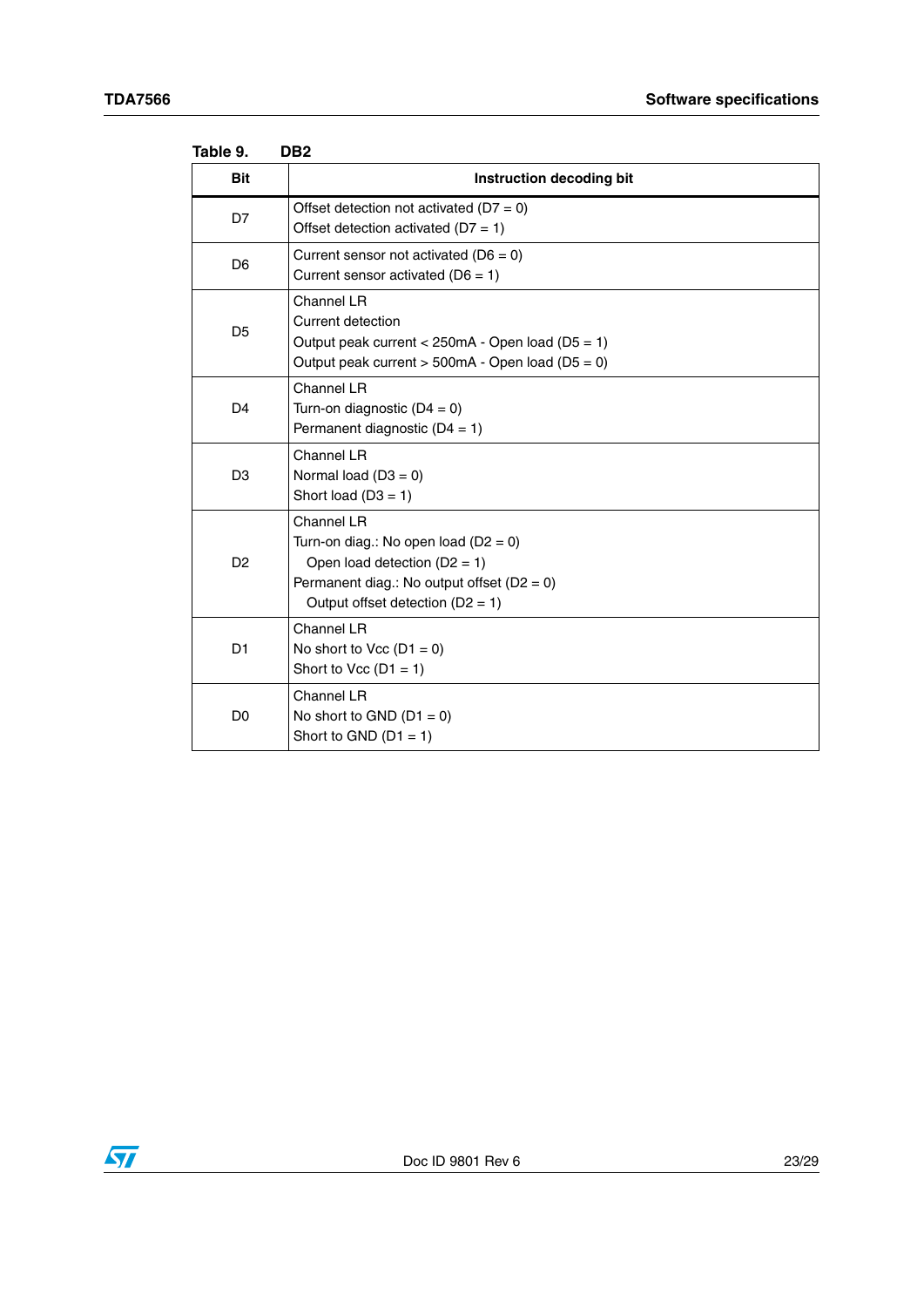| iaule IV.      | טטע                                                                                                                                                                            |
|----------------|--------------------------------------------------------------------------------------------------------------------------------------------------------------------------------|
| <b>Bit</b>     | Instruction decoding bit                                                                                                                                                       |
| D7             | Standby status $(=$ IB1 - D4)                                                                                                                                                  |
| D <sub>6</sub> | Diagnostic status $(=$ IB1 - D6)                                                                                                                                               |
| D <sub>5</sub> | Channel RF<br>Current detection<br>Output peak current < $250mA - Open load (D5 = 1)$<br>Output peak current $> 500mA - Open load (D5 = 0)$                                    |
| D <sub>4</sub> | Channel RF<br>Turn-on diagnostic $(D4 = 0)$<br>Permanent diagnostic $(D4 = 1)$                                                                                                 |
| D <sub>3</sub> | Channel RF<br>Normal load $(D3 = 0)$<br>Short load $(D3 = 1)$                                                                                                                  |
| D <sub>2</sub> | Channel RF<br>Turn-on diag.: No open load ( $D2 = 0$ )<br>Open load detection $(D2 = 1)$<br>Permanent diag.: No output offset $(D2 = 0)$<br>Output offset detection $(D2 = 1)$ |
| D <sub>1</sub> | Channel RF<br>No short to Vcc $(D1 = 0)$<br>Short to Vcc $(D1 = 1)$                                                                                                            |
| D <sub>0</sub> | Channel RF<br>No short to GND $(D1 = 0)$<br>Short to GND $(D1 = 1)$                                                                                                            |

<span id="page-23-0"></span>

| Table 10. |  | DB3 |
|-----------|--|-----|
|-----------|--|-----|



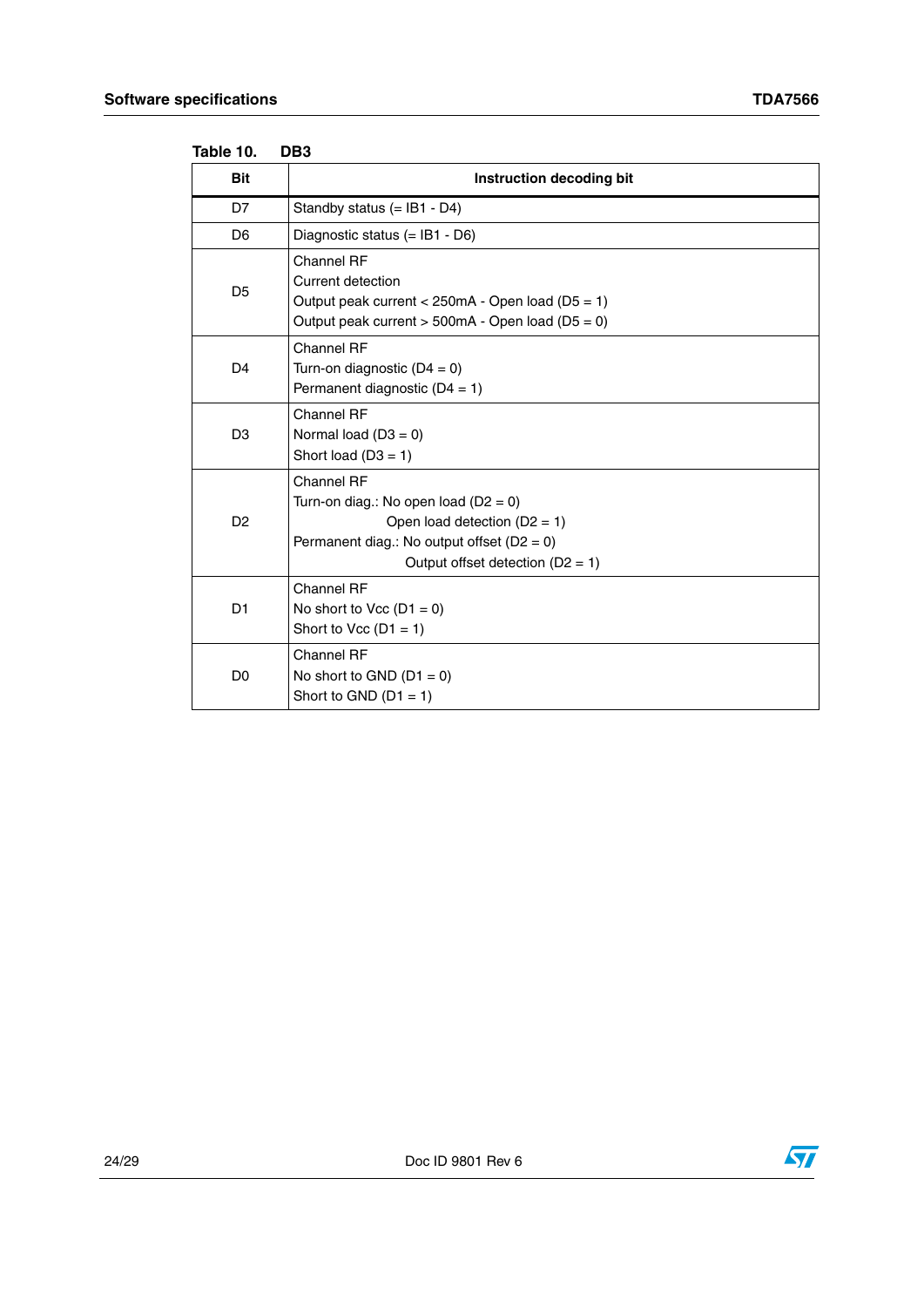<span id="page-24-0"></span>

| Table 11.      | DB4                                                                                                                                          |
|----------------|----------------------------------------------------------------------------------------------------------------------------------------------|
| <b>Bit</b>     | Instruction decoding bit                                                                                                                     |
| D7             | X                                                                                                                                            |
| D <sub>6</sub> | X                                                                                                                                            |
| D5             | Channel R<br>Current detection<br>Output peak current $<$ 250 mA - Open load (D5 = 1)<br>Output peak current $>$ 500 mA - Open load (D5 = 0) |
| D4             | Channel RR<br>Turn-on diagnostic $(D4 = 0)$<br>Permanent diagnostic $(D4 = 1)$                                                               |
| פח             | Channel RR<br>$Normal$ $(A2 - 0)$                                                                                                            |

|                | Permanent diagnostic $(D4 = 1)$                                                                                                                                                |
|----------------|--------------------------------------------------------------------------------------------------------------------------------------------------------------------------------|
| D <sub>3</sub> | Channel RR<br>Normal load $(D3 = 0)$<br>Short load $(D3 = 1)$                                                                                                                  |
| D <sub>2</sub> | Channel RR<br>Turn-on diag.: No open load ( $D2 = 0$ )<br>Open load detection $(D2 = 1)$<br>Permanent diag.: No output offset $(D2 = 0)$<br>Output offset detection $(D2 = 1)$ |
| D1             | Channel RR<br>No short to Vcc $(D1 = 0)$<br>Short to Vcc $(D1 = 1)$                                                                                                            |
| D <sub>0</sub> | Channel RR<br>No short to GND $(D1 = 0)$<br>Short to GND $(D1 = 1)$                                                                                                            |

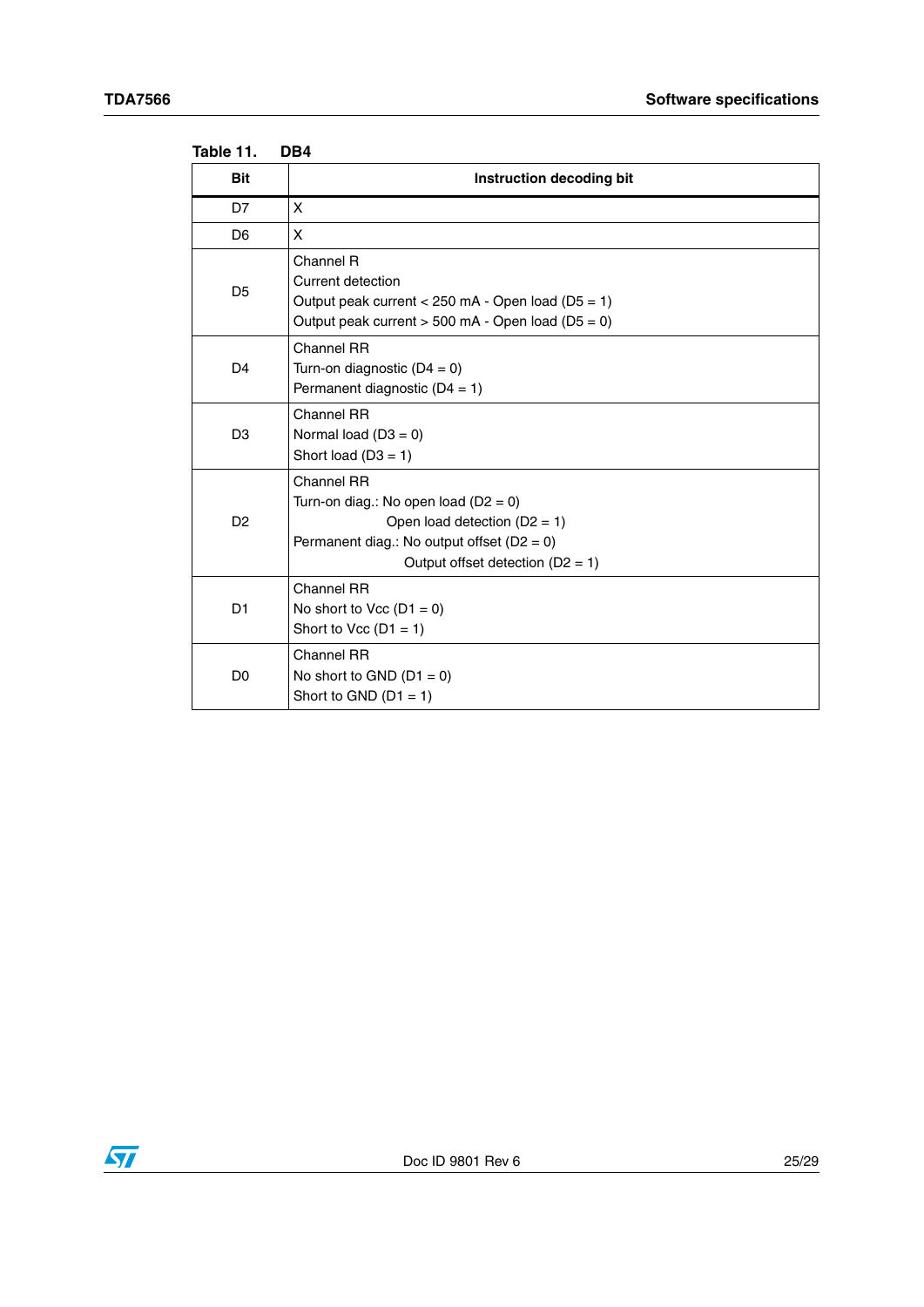## <span id="page-25-0"></span>**7 Examples of bytes sequence**

**1** - Turn-on diagnostic - Write operation

| <b>ACK</b><br>IB <sub>2</sub><br>ACK<br>ACK<br>IB1 with $D6 =$<br>Start<br>Address byte with $D0 = 0$ | .<br>. |  |  |  |
|-------------------------------------------------------------------------------------------------------|--------|--|--|--|
|                                                                                                       |        |  |  |  |

**2** - Turn-on diagnostic - Read operation

| Start | Address byte with $D0 = 0$ | <b>ACK</b> | DB <sub>1</sub> | <b>ACK</b> | DB <sub>2</sub> | <b>ACK</b> | DB <sub>3</sub> | <b>ACK</b> | D <sub>B4</sub> | <b>ACK</b> | :≀OP |
|-------|----------------------------|------------|-----------------|------------|-----------------|------------|-----------------|------------|-----------------|------------|------|
|       |                            |            |                 |            |                 |            |                 |            |                 |            |      |

The delay from 1 to 2 can be selected by software, starting from 1ms

#### **3a** - Turn-on of the power amplifier with 26dB gain, mute on, diagnostic defeat.

| Start | Address byte with $D0 = 0$ | <b>ACK</b> | IB1      | <b>ACK</b> | IB <sub>2</sub> | ACK | STOP |
|-------|----------------------------|------------|----------|------------|-----------------|-----|------|
|       |                            |            | X000000X |            | XXX1X0XX        |     |      |

#### **3b** - Turn-off of the power amplifier

| Start | Address byte with $D0 = 0$ | <b>ACK</b> | IB1      | <b>ACK</b> | IB2      | ACK | <b>STOP</b> |
|-------|----------------------------|------------|----------|------------|----------|-----|-------------|
|       |                            |            | X0XXXXXX |            | XXX0XXXX |     |             |

#### **4** - Offset detection procedure enable

| <b>Start</b> | Address byte with $D0 = 0$ | <b>ACK</b> | IB1      | <b>ACK</b> | IB <sub>2</sub> | <b>ACK</b> | <b>STOP</b> |
|--------------|----------------------------|------------|----------|------------|-----------------|------------|-------------|
|              |                            |            | XX1XX11X |            | XXX1X0XX        |            |             |

**5** - Offset detection procedure stop and reading operation (the results are valid only for the offset detection bits (D2 of the bytes DB1, DB2, DB3, DB4).

| <sup>1</sup> Address byte with D0 = 1   ACK   DB1   ACK   DB2   ACK   DB3   ACK   DB4   ACK  STOP  <br>Start I |  |  |  |  |  |  |
|----------------------------------------------------------------------------------------------------------------|--|--|--|--|--|--|
|                                                                                                                |  |  |  |  |  |  |

The purpose of this test is to check if a D.C. offset (2V typ.) is present on the outputs, produced by input capacitor with anomalous leakage current or humidity between pins.

The delay from 4 to 5 can be selected by software, starting from 1ms

**6** - Current detection procedure start (the AC inputs must be with a proper signal that depends on the type of load)

| Start | Address byte with $D0 = 0$ | <b>ACK</b> | IB1      | ACK | IB <sub>2</sub>              | ACK | <b>STOP</b> |
|-------|----------------------------|------------|----------|-----|------------------------------|-----|-------------|
|       |                            |            | XX01111X |     | <b>VVV1V1VV</b><br>$\Lambda$ |     |             |

**7** - Current detection reading operation (the results valid only for the current sensor detection bits - D5 of the bytes DB1, DB2, DB3, DB4).

|  | Address byte with $D0 = 1$<br>Start | I ACK I | DB <sub>1</sub> | <b>ACK</b> | DB <sub>2</sub> | <b>ACK</b> | DB <sub>3</sub> | <b>ACK</b> | D <sub>B4</sub> | <b>ACK</b> | STOP |
|--|-------------------------------------|---------|-----------------|------------|-----------------|------------|-----------------|------------|-----------------|------------|------|
|--|-------------------------------------|---------|-----------------|------------|-----------------|------------|-----------------|------------|-----------------|------------|------|

- During the test, a sinus wave with a proper amplitude and frequency (depending on the loudspeaker under test) must be present. The minimum number of periods that are needed to detect a normal load is 5.
- The delay from 6 to 7 can be selected by software, starting from 1ms.

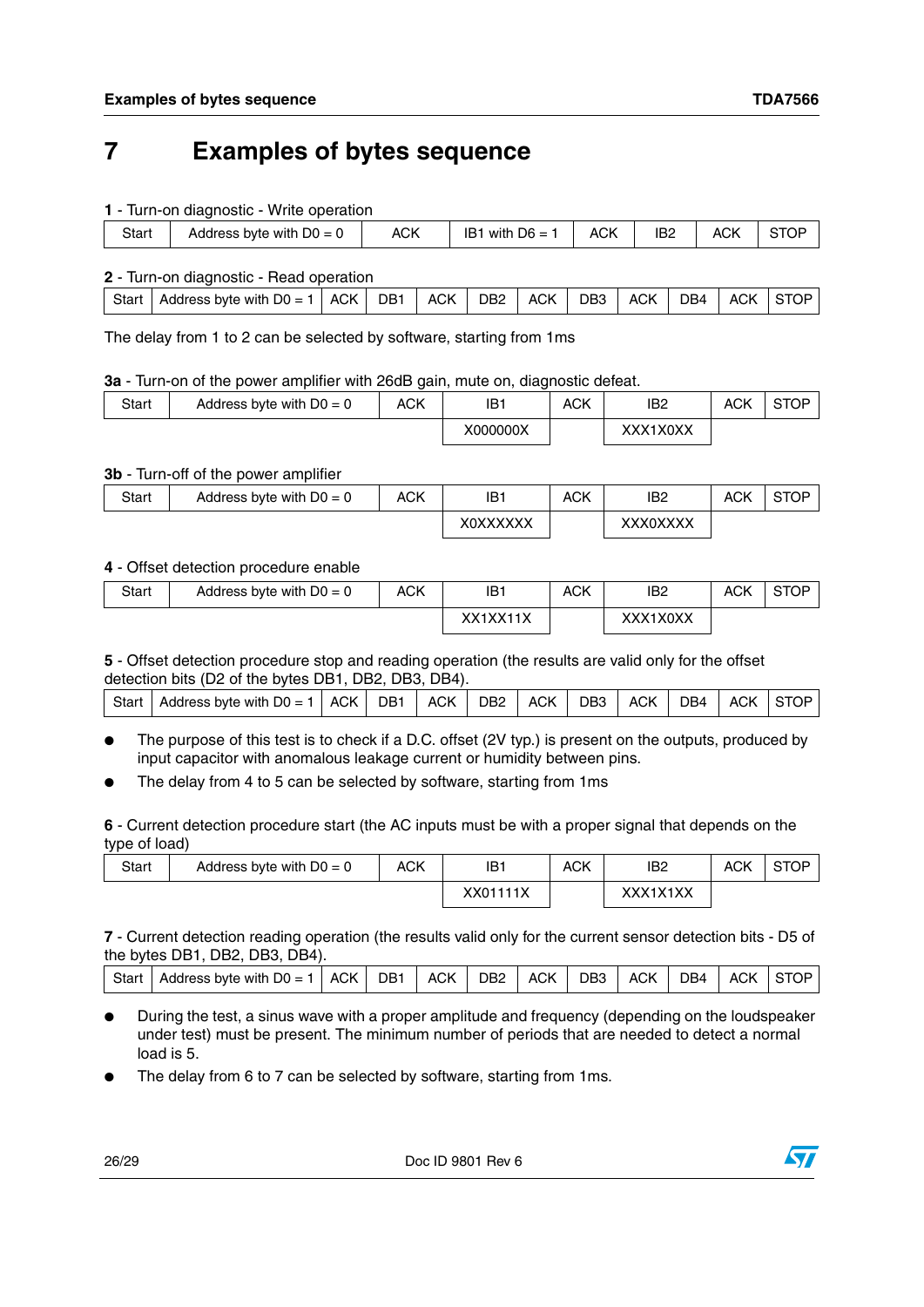## <span id="page-26-0"></span>**8 Package information**

In order to meet environmental requirements, ST offers these devices in different grades of ECOPACK® packages, depending on their level of environmental compliance. ECOPACK® specifications, grade definitions and product status are available at: *[www.st.com](http://www.st.com)*.

ECOPACK® is an ST trademark.



<span id="page-26-1"></span>

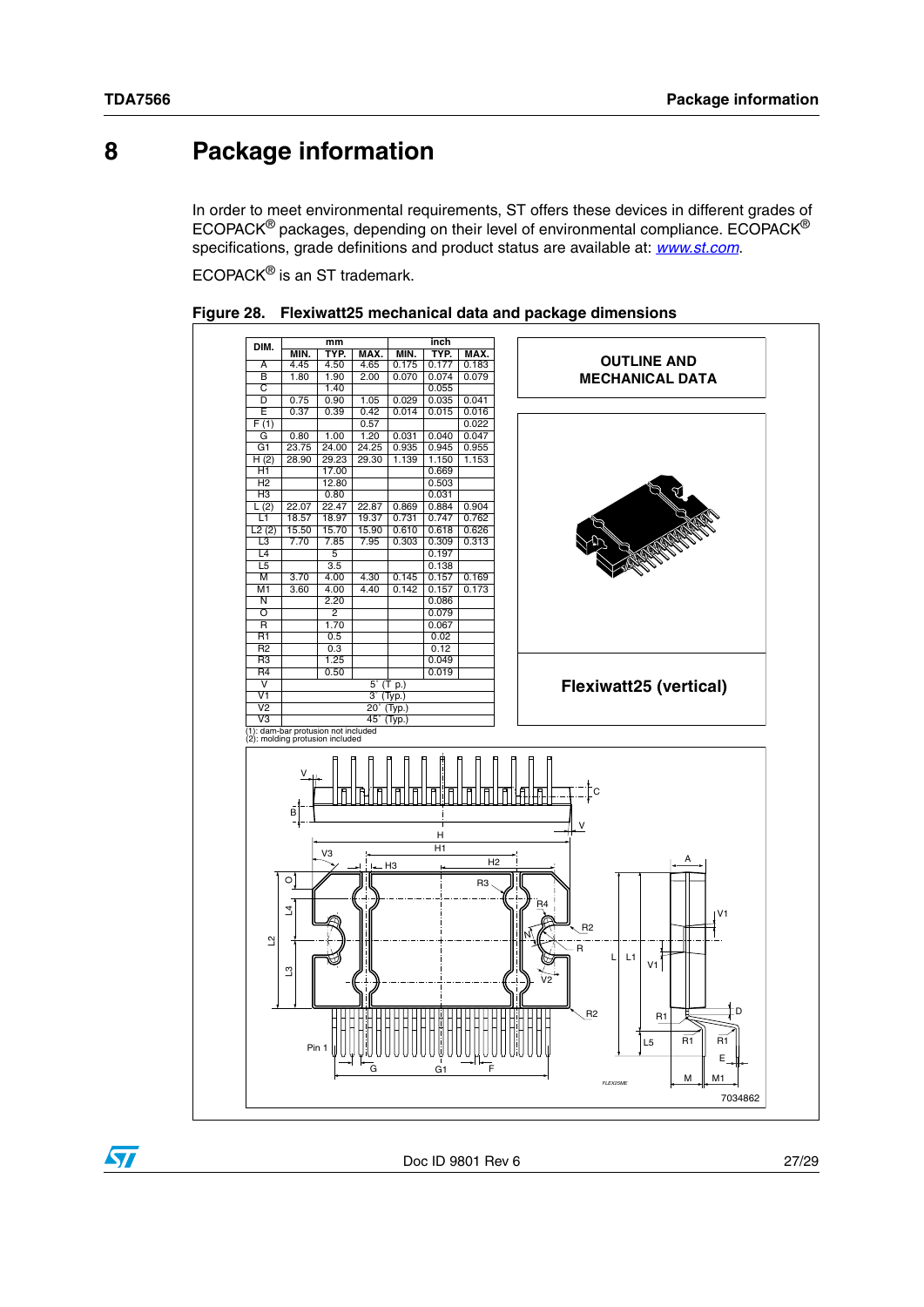## <span id="page-27-0"></span>**9 Revision history**

<span id="page-27-1"></span>

| Table 12. | <b>Document revision history</b> |  |
|-----------|----------------------------------|--|
|-----------|----------------------------------|--|

| <b>Date</b> | <b>Revision</b> | <b>Changes</b>                                                                                                                          |
|-------------|-----------------|-----------------------------------------------------------------------------------------------------------------------------------------|
| 20-Sep-2003 |                 | Initial release.                                                                                                                        |
| 12-Jul-2006 | 2               | Document reformatted.<br>Corrected the values of $I_{NI}$ and $I_{OI}$ parameters in the Table 4:<br><b>Electrical characteristics.</b> |
| 18-Dec-2006 | 3               | Updated Figure 20 and 21.                                                                                                               |
| 29-Sep-2008 | 4               | Updated Table 4: Electrical characteristics.<br>Updated Figure 20.                                                                      |
| 11-Oct-2010 | 5               | Modified Table 1: Device summary on page 1.                                                                                             |
| 17-Sep-2013 | 6               | <b>Updated Disclaimer.</b>                                                                                                              |